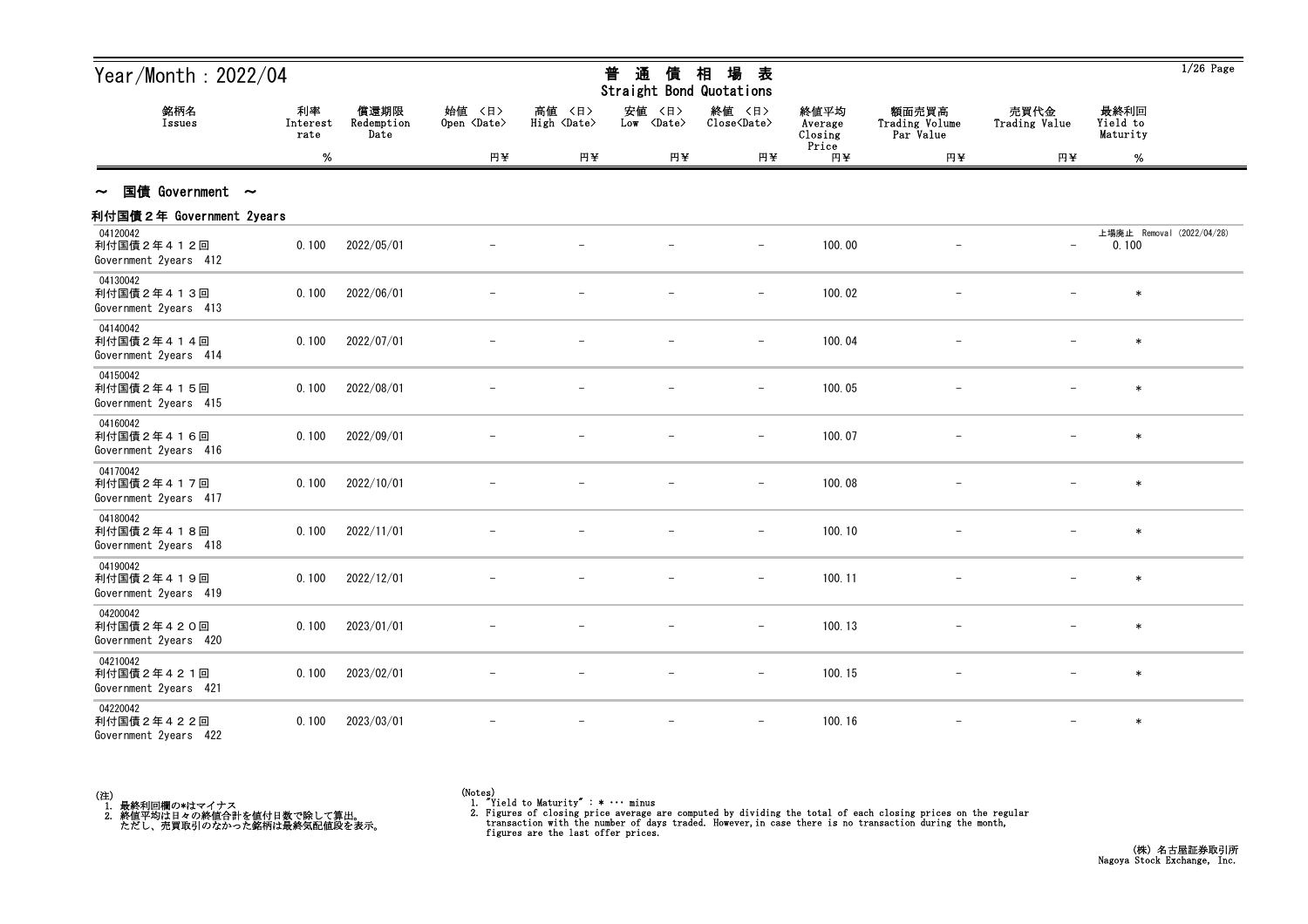| Year/Month: 2022/04                             |                        |                            |                              |                              | 通<br>普<br>債<br>Straight Bond Quotations | 場<br>相<br>表                   |                            |                                      |                          |                              | $2/26$ Page |
|-------------------------------------------------|------------------------|----------------------------|------------------------------|------------------------------|-----------------------------------------|-------------------------------|----------------------------|--------------------------------------|--------------------------|------------------------------|-------------|
| 銘柄名<br>Issues                                   | 利率<br>Interest<br>rate | 償還期限<br>Redemption<br>Date | 始値 〈日〉<br>Open <date></date> | 高値 〈日〉<br>High <date></date> | 安値<br>〈日〉<br>Low <date></date>          | 終値 〈日〉<br>Close <date></date> | 終値平均<br>Average<br>Closing | 額面売買高<br>Trading Volume<br>Par Value | 売買代金<br>Trading Value    | 最終利回<br>Yield to<br>Maturity |             |
|                                                 | $\%$                   |                            | 円半                           | 円半                           | 円半                                      | 円半                            | Price<br>円半                | 円半                                   | 円半                       | $\%$                         |             |
| 04230042<br>利付国債2年423回<br>Government 2years 423 | 0.005                  | 2023/04/01                 |                              |                              |                                         |                               | 100.09                     |                                      |                          | $\ast$                       |             |
| 04240042<br>利付国債2年424回<br>Government 2years 424 | 0.005                  | 2023/05/01                 |                              |                              |                                         | $\overline{\phantom{a}}$      | 100.09                     | $\overline{\phantom{m}}$             |                          | $\ast$                       |             |
| 04250042<br>利付国債2年425回<br>Government 2years 425 | 0.005                  | 2023/06/01                 |                              |                              |                                         | $\overline{\phantom{m}}$      | 100.09                     |                                      |                          | $\ast$                       |             |
| 04260042<br>利付国債2年426回<br>Government 2years 426 | 0.005                  | 2023/07/01                 |                              |                              |                                         | $\overline{\phantom{a}}$      | 100.10                     |                                      |                          | $\ast$                       |             |
| 04270042<br>利付国債2年427回<br>Government 2years 427 | 0.005                  | 2023/08/01                 |                              |                              |                                         | $\overline{\phantom{m}}$      | 100.10                     |                                      |                          | $\ast$                       |             |
| 04280042<br>利付国債2年428回<br>Government 2years 428 | 0.005                  | 2023/09/01                 |                              |                              |                                         | $\overline{\phantom{m}}$      | 100.11                     | $\overline{\phantom{m}}$             |                          | $\ast$                       |             |
| 04290042<br>利付国債2年429回<br>Government 2years 429 | 0.005                  | 2023/10/01                 |                              |                              |                                         | $\overline{\phantom{a}}$      | 100.12                     |                                      |                          | $\ast$                       |             |
| 04300042<br>利付国債2年430回<br>Government 2years 430 | 0.005                  | 2023/11/01                 |                              |                              |                                         | $\overline{\phantom{a}}$      | 100.12                     |                                      |                          | $\ast$                       |             |
| 04310042<br>利付国債2年431回<br>Government 2years 431 | 0.005                  | 2023/12/01                 |                              |                              |                                         |                               | 100.12                     |                                      |                          | $\ast$                       |             |
| 04320042<br>利付国債2年432回<br>Government 2years 432 | 0.005                  | 2024/01/01                 |                              |                              | $\overline{\phantom{m}}$                | $\overline{\phantom{m}}$      | 100.12                     |                                      | $\overline{\phantom{m}}$ | $\ast$                       |             |
| 04330042<br>利付国債2年433回<br>Government 2years 433 | 0.005                  | 2024/02/01                 | $\overline{\phantom{m}}$     | $\overline{\phantom{m}}$     | $\overline{\phantom{m}}$                | $-$                           | 100.12                     | $-$                                  | $-$                      | $\ast$                       |             |
| 04340042<br>利付国債2年434回<br>Government 2years 434 | 0.005                  | 2024/03/01                 |                              |                              | $\overline{\phantom{m}}$                | $\overline{\phantom{m}}$      | 100.12                     | $\overline{\phantom{a}}$             | $-$                      | $\ast$                       |             |



<sup>(</sup>Notes) 1. "Yield to Maturity" : \* ・・・ minus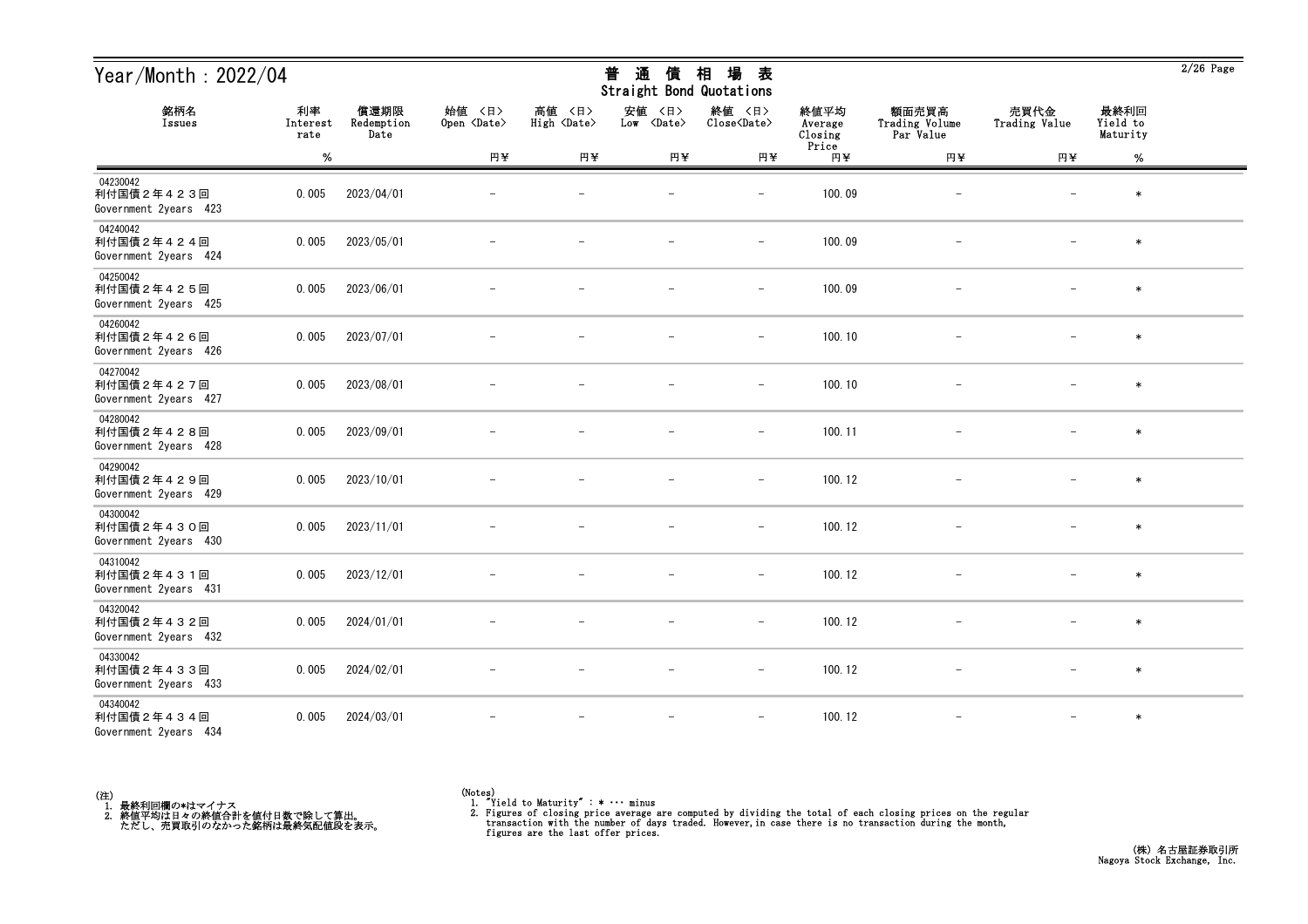| Year/Month: 2022/04                             |                        |                            |                              |                              | 普<br>通<br>債<br>Straight Bond Quotations | 場<br>相<br>表                           |                                     |                                      |                       |                              | $3/26$ Page |
|-------------------------------------------------|------------------------|----------------------------|------------------------------|------------------------------|-----------------------------------------|---------------------------------------|-------------------------------------|--------------------------------------|-----------------------|------------------------------|-------------|
| 銘柄名<br>Issues                                   | 利率<br>Interest<br>rate | 償還期限<br>Redemption<br>Date | 始値 〈日〉<br>Open <date></date> | 高値 〈日〉<br>High <date></date> | 安値<br>〈日〉<br>Low <date></date>          | 終値 〈日〉<br>$Close\langle Date \rangle$ | 終値平均<br>Average<br>Closing<br>Price | 額面売買高<br>Trading Volume<br>Par Value | 売買代金<br>Trading Value | 最終利回<br>Yield to<br>Maturity |             |
|                                                 | %                      |                            | 円半                           | 円半                           | 円半                                      | 円半                                    | 円半                                  | 円半                                   | 円半                    | $\%$                         |             |
| 04350042<br>利付国債2年435回<br>Government 2years 435 | 0.005                  | 2024/04/01                 |                              |                              |                                         | $\overline{\phantom{0}}$              | 100.13                              |                                      |                       | $\ast$                       |             |
| 利付国債5年 Government 5years                        |                        |                            |                              |                              |                                         |                                       |                                     |                                      |                       |                              |             |
| 01320045<br>利付国債5年132回<br>Government 5years 132 | 0.100                  | 2022/06/20                 |                              |                              |                                         |                                       | 100.03                              |                                      |                       | $\ast$                       |             |
| 01330045<br>利付国債5年133回<br>Government 5years 133 | 0.100                  | 2022/09/20                 |                              |                              |                                         | $\overline{\phantom{0}}$              | 100.08                              |                                      |                       | $\ast$                       |             |
| 01340045<br>利付国債5年134回<br>Government 5years 134 | 0.100                  | 2022/12/20                 |                              |                              |                                         | $\overline{\phantom{m}}$              | 100.12                              |                                      |                       | $\ast$                       |             |
| 01350045<br>利付国債5年135回<br>Government 5years 135 | 0.100                  | 2023/03/20                 |                              |                              |                                         | $\overline{\phantom{0}}$              | 100.16                              |                                      |                       | $\ast$                       |             |
| 01360045<br>利付国債5年136回<br>Government 5years 136 | 0.100                  | 2023/06/20                 |                              |                              |                                         |                                       | 100.21                              |                                      |                       | $\ast$                       |             |
| 01370045<br>利付国債5年137回<br>Government 5years 137 | 0.100                  | 2023/09/20                 |                              |                              |                                         | $\overline{\phantom{0}}$              | 100.25                              |                                      |                       | $\ast$                       |             |
| 01380045<br>利付国債5年138回<br>Government 5years 138 | 0.100                  | 2023/12/20                 |                              |                              |                                         | $\overline{\phantom{m}}$              | 100.28                              |                                      |                       | $\ast$                       |             |
| 01390045<br>利付国債5年139回<br>Government 5years 139 | 0.100                  | 2024/03/20                 |                              |                              |                                         | $\overline{\phantom{m}}$              | 100.30                              |                                      | $-$                   | $\ast$                       |             |
| 01400045<br>利付国債5年140回<br>Government 5years 140 | 0.100                  | 2024/06/20                 |                              |                              |                                         |                                       | 100.32                              |                                      |                       | $\ast$                       |             |
| 01410045<br>利付国債5年141回<br>Government 5years 141 | 0.100                  | 2024/09/20                 |                              |                              |                                         | $\overline{\phantom{m}}$              | 100.34                              | $\qquad \qquad -$                    | $\qquad \qquad -$     | $\ast$                       |             |
| 01420045<br>利付国債5年142回<br>Government 5years 142 | 0.100                  | 2024/12/20                 |                              |                              |                                         | $\overline{\phantom{a}}$              | 100.39                              | $\overline{\phantom{a}}$             | $ \,$                 | $\ast$                       |             |



<sup>(</sup>Notes) 1. "Yield to Maturity" : \* ・・・ minus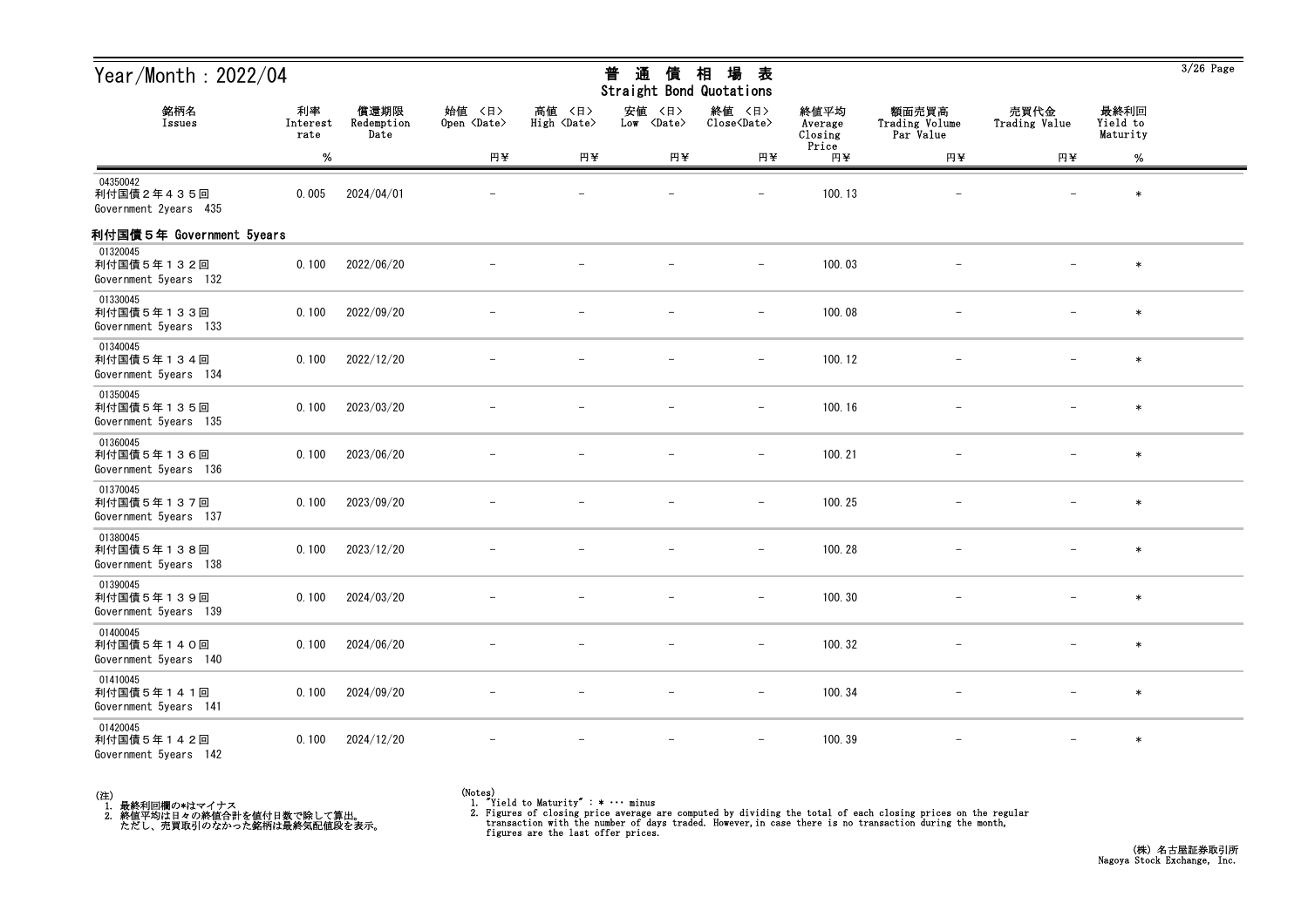| Year/Month: 2022/04                               |                        |                            |                              | 普<br>通<br>債<br>Straight Bond Quotations | 場<br>相<br>表                    |                               |                                     |                                      |                          | $4/26$ Page                  |  |
|---------------------------------------------------|------------------------|----------------------------|------------------------------|-----------------------------------------|--------------------------------|-------------------------------|-------------------------------------|--------------------------------------|--------------------------|------------------------------|--|
| 銘柄名<br>Issues                                     | 利率<br>Interest<br>rate | 償還期限<br>Redemption<br>Date | 始值 〈日〉<br>Open <date></date> | 高値 〈日〉<br>High <date></date>            | 安値<br>〈日〉<br>Low <date></date> | 終値 〈日〉<br>Close <date></date> | 終値平均<br>Average<br>Closing<br>Price | 額面売買高<br>Trading Volume<br>Par Value | 売買代金<br>Trading Value    | 最終利回<br>Yield to<br>Maturity |  |
|                                                   | $\%$                   |                            | 円半                           | 円半                                      | 円半                             | 円半                            | 円半                                  | 円半                                   | 円半                       | $\%$                         |  |
| 01430045<br>利付国債5年143回<br>Government 5years 143   | 0.100                  | 2025/03/20                 |                              |                                         |                                | $\overline{\phantom{m}}$      | 100.42                              |                                      | $\overline{\phantom{m}}$ | $\ast$                       |  |
| 01440045<br>利付国債5年144回<br>Government 5years 144   | 0.100                  | 2025/06/20                 |                              |                                         |                                | $\overline{\phantom{0}}$      | 100.44                              |                                      |                          | $\ast$                       |  |
| 01450045<br>利付国債5年145回<br>Government 5years 145   | 0.100                  | 2025/09/20                 |                              |                                         |                                | -                             | 100.45                              |                                      |                          | $\ast$                       |  |
| 01460045<br>利付国債5年146回<br>Government 5years 146   | 0.100                  | 2025/12/20                 |                              |                                         |                                | $\overline{\phantom{m}}$      | 100.47                              | $\overline{\phantom{a}}$             | $\overline{\phantom{m}}$ | $\ast$                       |  |
| 01470045<br>利付国債5年147回<br>Government 5years 147   | 0.005                  | 2026/03/20                 |                              |                                         |                                | $\overline{\phantom{a}}$      | 100.11                              |                                      |                          | $\ast$                       |  |
| 01480045<br>利付国債5年148回<br>Government 5years 148   | 0.005                  | 2026/06/20                 |                              |                                         |                                | $\overline{\phantom{a}}$      | 100.10                              |                                      |                          | $\ast$                       |  |
| 01490045<br>利付国債5年149回<br>Government 5years 149   | 0.005                  | 2026/09/20                 |                              |                                         |                                | $\overline{\phantom{a}}$      | 100.06                              |                                      |                          | $\ast$                       |  |
| 01500045<br>利付国債5年150回<br>Government 5years 150   | 0.005                  | 2026/12/20                 |                              |                                         |                                | $\overline{\phantom{a}}$      | 100.04                              | $\overline{\phantom{a}}$             | $\overline{\phantom{m}}$ | $\ast$                       |  |
| 01510045<br>利付国債5年151回<br>Government 5years 151   | 0.005                  | 2027/03/20                 |                              |                                         |                                | $-$                           | 99.97                               | $\overline{\phantom{a}}$             | $\overline{\phantom{0}}$ | 0.011                        |  |
| 利付国債10年 Government 10years                        |                        |                            |                              |                                         |                                |                               |                                     |                                      |                          |                              |  |
| 03230067<br>利付国債10年323回<br>Government 10years 323 | 0.900                  | 2022/06/20                 |                              |                                         |                                |                               | 100.15                              |                                      |                          | $\ast$                       |  |
| 03240067<br>利付国債10年324回<br>Government 10years 324 | 0.800                  | 2022/06/20                 |                              |                                         |                                | $\overline{\phantom{a}}$      | 100.13                              |                                      |                          | $\ast$                       |  |
| 03250067<br>利付国債10年325回<br>Government 10years 325 | 0.800                  | 2022/09/20                 |                              |                                         |                                | $\overline{\phantom{m}}$      | 100.36                              | $\overline{\phantom{m}}$             | $\overline{\phantom{0}}$ | $\ast$                       |  |



## (Notes) 1. "Yield to Maturity" : \* ・・・ minus

2. Figures of closing price average are computed by dividing the total of each closing prices on the regular transaction with the number of days traded. However, in case there is no transaction during the month, figures ar

 $\frac{1}{2}$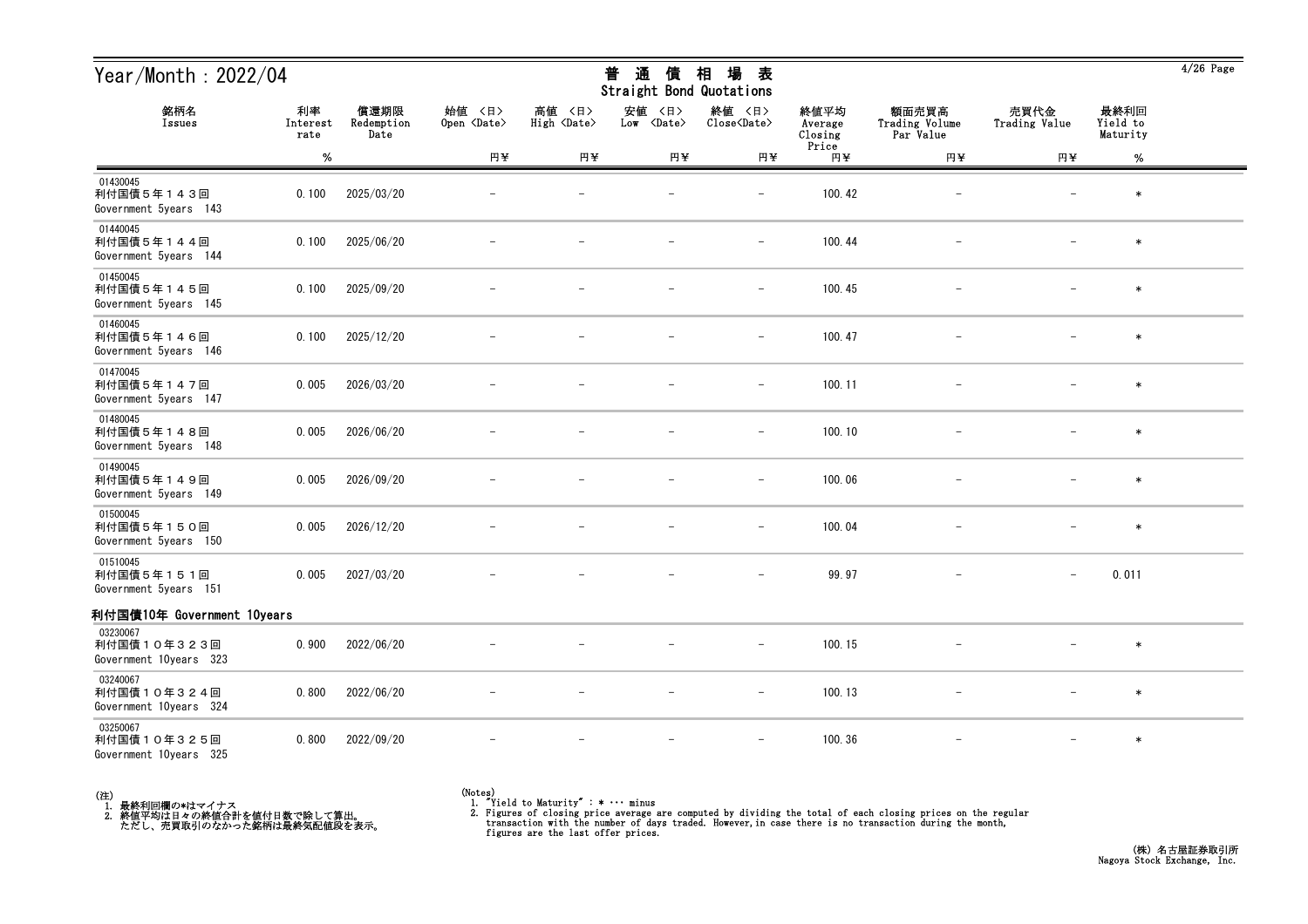| Year/Month: 2022/04                               |                        |                            |                              |                                 | 通<br>普<br>債<br>Straight Bond Quotations | 場<br>相<br>表                   |                            |                                      |                          |                              | $5/26$ Page |
|---------------------------------------------------|------------------------|----------------------------|------------------------------|---------------------------------|-----------------------------------------|-------------------------------|----------------------------|--------------------------------------|--------------------------|------------------------------|-------------|
| 銘柄名<br>Issues                                     | 利率<br>Interest<br>rate | 償還期限<br>Redemption<br>Date | 始値 〈日〉<br>Open <date></date> | 高値<br>〈日〉<br>High <date></date> | 安値<br>〈日〉<br>Low <date></date>          | 終値 〈日〉<br>Close <date></date> | 終値平均<br>Average<br>Closing | 額面売買高<br>Trading Volume<br>Par Value | 売買代金<br>Trading Value    | 最終利回<br>Yield to<br>Maturity |             |
|                                                   | $\%$                   |                            | 円半                           | 円半                              | 円半                                      | 円半                            | Price<br>円半                | 円半                                   | 円半                       | %                            |             |
| 03260067<br>利付国債10年326回<br>Government 10years 326 | 0.700                  | 2022/12/20                 |                              |                                 |                                         | $\overline{\phantom{0}}$      | 100.51                     |                                      |                          | $\ast$                       |             |
| 03270067<br>利付国債10年327回<br>Government 10years 327 | 0.800                  | 2022/12/20                 |                              |                                 |                                         | $\qquad \qquad -$             | 100.57                     |                                      |                          | $\ast$                       |             |
| 03280067<br>利付国債10年328回<br>Government 10years 328 | 0.600                  | 2023/03/20                 |                              |                                 |                                         | $\overline{\phantom{m}}$      | 100.61                     |                                      |                          | $\ast$                       |             |
| 03290067<br>利付国債10年329回<br>Government 10years 329 | 0.800                  | 2023/06/20                 |                              |                                 |                                         | $\overline{\phantom{m}}$      | 101.01                     |                                      |                          | $\ast$                       |             |
| 03300067<br>利付国債10年330回<br>Government 10years 330 | 0.800                  | 2023/09/20                 |                              |                                 |                                         | $\qquad \qquad -$             | 101.23                     |                                      |                          | $\ast$                       |             |
| 03310067<br>利付国債10年331回<br>Government 10years 331 | 0.600                  | 2023/09/20                 |                              |                                 |                                         | $\qquad \qquad -$             | 100.95                     |                                      |                          | $\ast$                       |             |
| 03320067<br>利付国債10年332回<br>Government 10years 332 | 0.600                  | 2023/12/20                 |                              |                                 |                                         | $\overline{\phantom{a}}$      | 101.10                     |                                      |                          | $\ast$                       |             |
| 03330067<br>利付国債10年333回<br>Government 10years 333 | 0.600                  | 2024/03/20                 |                              |                                 |                                         |                               | 101.25                     |                                      |                          | $\ast$                       |             |
| 03340067<br>利付国債10年334回<br>Government 10years 334 | 0.600                  | 2024/06/20                 |                              |                                 |                                         | $\overline{\phantom{0}}$      | 101.39                     |                                      |                          | $\ast$                       |             |
| 03350067<br>利付国債10年335回<br>Government 10years 335 | 0.500                  | 2024/09/20                 |                              |                                 |                                         | $\qquad \qquad -$             | 101.30                     |                                      | $\overline{\phantom{m}}$ | $\ast$                       |             |
| 03360067<br>利付国債10年336回<br>Government 10years 336 | 0.500                  | 2024/12/20                 |                              |                                 | $-$                                     | $ \,$                         | 101.45                     | $-$                                  | $-$                      | $\ast$                       |             |
| 03370067<br>利付国債10年337回<br>Government 10years 337 | 0.300                  | 2024/12/20                 |                              |                                 |                                         |                               | 100.92                     |                                      |                          | $\ast$                       |             |



 $\overline{5/26}$  Page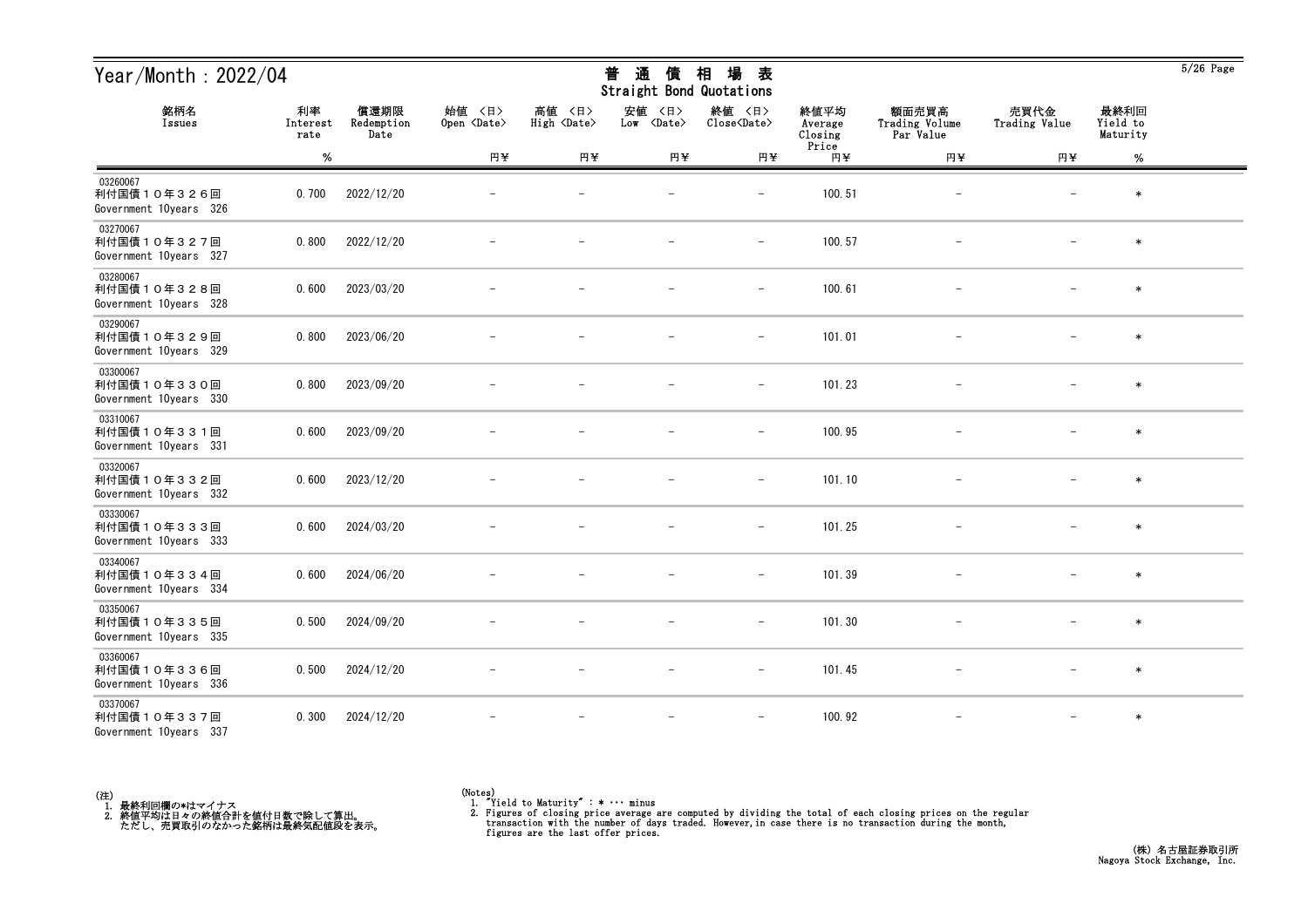| Year/Month: 2022/04                               |                        |                            |                              |                                 | 通<br>普<br>債<br>Straight Bond Quotations | 場<br>相<br>表                   |                            |                                      |                          |                              | $6/26$ Page |
|---------------------------------------------------|------------------------|----------------------------|------------------------------|---------------------------------|-----------------------------------------|-------------------------------|----------------------------|--------------------------------------|--------------------------|------------------------------|-------------|
| 銘柄名<br>Issues                                     | 利率<br>Interest<br>rate | 償還期限<br>Redemption<br>Date | 始值 〈日〉<br>Open <date></date> | 高値<br>〈日〉<br>High <date></date> | 安値<br>〈日〉<br>Low <date></date>          | 終値 〈日〉<br>Close <date></date> | 終値平均<br>Average<br>Closing | 額面売買高<br>Trading Volume<br>Par Value | 売買代金<br>Trading Value    | 最終利回<br>Yield to<br>Maturity |             |
|                                                   | $\%$                   |                            | 円半                           | 円半                              | 円半                                      | 円半                            | Price<br>円半                | 円半                                   | 円半                       | %                            |             |
| 03380067<br>利付国債10年338回<br>Government 10years 338 | 0.400                  | 2025/03/20                 |                              |                                 |                                         | $\overline{\phantom{0}}$      | 101.29                     |                                      |                          | $\ast$                       |             |
| 03390067<br>利付国債10年339回<br>Government 10years 339 | 0.400                  | 2025/06/20                 |                              |                                 |                                         | $\qquad \qquad -$             | 101.38                     |                                      |                          | $\ast$                       |             |
| 03400067<br>利付国債10年340回<br>Government 10years 340 | 0.400                  | 2025/09/20                 |                              |                                 |                                         | $\overline{\phantom{m}}$      | 101.48                     |                                      |                          | $\ast$                       |             |
| 03410067<br>利付国債10年341回<br>Government 10years 341 | 0.300                  | 2025/12/20                 |                              |                                 |                                         | $\overline{\phantom{m}}$      | 101.20                     |                                      |                          | $\ast$                       |             |
| 03420067<br>利付国債10年342回<br>Government 10years 342 | 0.100                  | 2026/03/20                 |                              |                                 |                                         | $\qquad \qquad -$             | 100.48                     |                                      |                          | $\ast$                       |             |
| 03430067<br>利付国債10年343回<br>Government 10years 343 | 0.100                  | 2026/06/20                 |                              |                                 |                                         | $\qquad \qquad -$             | 100.49                     |                                      |                          | $\ast$                       |             |
| 03440067<br>利付国債10年344回<br>Government 10years 344 | 0.100                  | 2026/09/20                 |                              |                                 |                                         | $\overline{\phantom{a}}$      | 100.48                     |                                      |                          | $\ast$                       |             |
| 03450067<br>利付国債10年345回<br>Government 10years 345 | 0.100                  | 2026/12/20                 |                              |                                 |                                         |                               | 100.48                     |                                      |                          | $\ast$                       |             |
| 03460067<br>利付国債10年346回<br>Government 10years 346 | 0.100                  | 2027/03/20                 |                              |                                 |                                         | $\overline{\phantom{0}}$      | 100.44                     |                                      | $\overline{\phantom{m}}$ | 0.009                        |             |
| 03470067<br>利付国債10年347回<br>Government 10years 347 | 0.100                  | 2027/06/20                 |                              |                                 |                                         | $\qquad \qquad -$             | 100.38                     |                                      | $\overline{\phantom{m}}$ | 0.025                        |             |
| 03480067<br>利付国債10年348回<br>Government 10years 348 | 0.100                  | 2027/09/20                 |                              |                                 | $\overline{\phantom{m}}$                | $-$                           | 100.32                     | $-$                                  | $\qquad \qquad -$        | 0.040                        |             |
| 03490067<br>利付国債10年349回<br>Government 10years 349 | 0.100                  | 2027/12/20                 |                              |                                 |                                         |                               | 100.28                     |                                      |                          | 0.050                        |             |



<sup>(</sup>Notes) 1. "Yield to Maturity" : \* ・・・ minus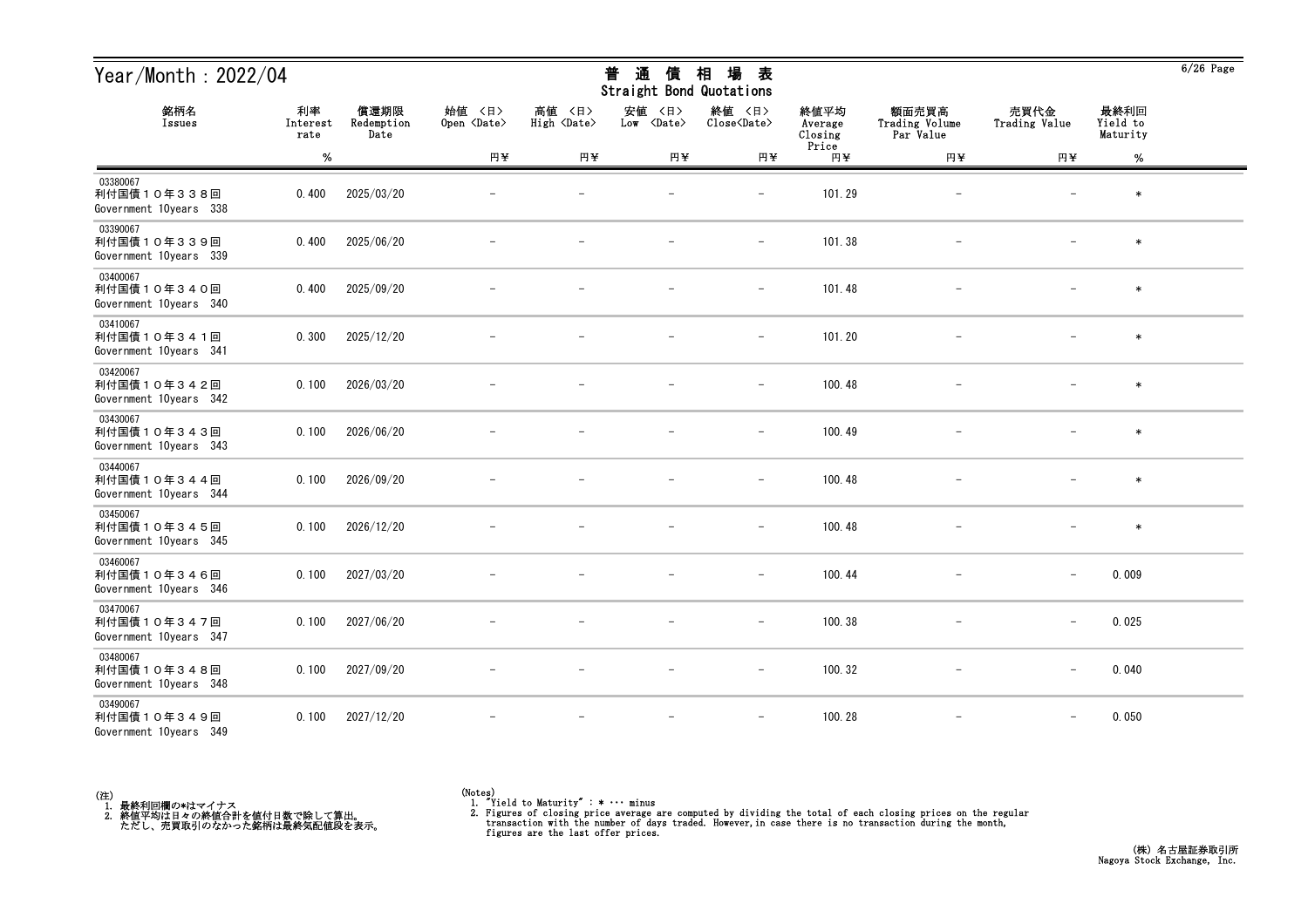| Year/Month: 2022/04                               |                        |                            |                              |                              | 通<br>普<br>債<br>Straight Bond Quotations | 相<br>場<br>表                   |                            |                                      |                          |                              | $7/26$ Page |
|---------------------------------------------------|------------------------|----------------------------|------------------------------|------------------------------|-----------------------------------------|-------------------------------|----------------------------|--------------------------------------|--------------------------|------------------------------|-------------|
| 銘柄名<br>Issues                                     | 利率<br>Interest<br>rate | 償還期限<br>Redemption<br>Date | 始値 〈日〉<br>Open <date></date> | 高値 〈日〉<br>High <date></date> | 安値<br>〈日〉<br>Low <date></date>          | 終値 〈日〉<br>Close <date></date> | 終値平均<br>Average<br>Closing | 額面売買高<br>Trading Volume<br>Par Value | 売買代金<br>Trading Value    | 最終利回<br>Yield to<br>Maturity |             |
|                                                   | %                      |                            | 円半                           | 円半                           | 円半                                      | 円半                            | Price<br>円半                | 円半                                   | 円半                       | $\%$                         |             |
| 03500067<br>利付国債10年350回<br>Government 10years 350 | 0.100                  | 2028/03/20                 |                              |                              |                                         | $\overline{\phantom{0}}$      | 100.18                     | -                                    | $\overline{\phantom{m}}$ | 0.069                        |             |
| 03510067<br>利付国債10年351回<br>Government 10years 351 | 0.100                  | 2028/06/20                 |                              |                              |                                         | $\overline{\phantom{m}}$      | 100.09                     |                                      | $\overline{\phantom{m}}$ | 0.085                        |             |
| 03520067<br>利付国債10年352回<br>Government 10years 352 | 0.100                  | 2028/09/20                 |                              |                              |                                         | $\overline{\phantom{0}}$      | 100.00                     |                                      | $\overline{\phantom{m}}$ | 0.100                        |             |
| 03530067<br>利付国債10年353回<br>Government 10years 353 | 0.100                  | 2028/12/20                 |                              |                              |                                         | $\overline{\phantom{0}}$      | 99.90                      |                                      | $\overline{\phantom{m}}$ | 0.115                        |             |
| 03540067<br>利付国債10年354回<br>Government 10years 354 | 0.100                  | 2029/03/20                 |                              |                              |                                         | $\overline{\phantom{0}}$      | 99.79                      |                                      | $\overline{\phantom{m}}$ | 0.130                        |             |
| 03550067<br>利付国債10年355回<br>Government 10years 355 | 0.100                  | 2029/06/20                 |                              |                              |                                         | $\overline{\phantom{m}}$      | 99.64                      |                                      | $\overline{\phantom{m}}$ | 0.151                        |             |
| 03560067<br>利付国債10年356回<br>Government 10years 356 | 0.100                  | 2029/09/20                 |                              |                              |                                         | $\overline{\phantom{0}}$      | 99.52                      |                                      | $\overline{\phantom{m}}$ | 0.165                        |             |
| 03570067<br>利付国債10年357回<br>Government 10years 357 | 0.100                  | 2029/12/20                 |                              |                              |                                         |                               | 99.39                      |                                      | $\overline{\phantom{m}}$ | 0.180                        |             |
| 03580067<br>利付国債10年358回<br>Government 10years 358 | 0.100                  | 2030/03/20                 |                              |                              |                                         |                               | 99.29                      |                                      | $\overline{\phantom{m}}$ | 0.191                        |             |
| 03590067<br>利付国債10年359回<br>Government 10years 359 | 0.100                  | 2030/06/20                 |                              |                              |                                         | $\overline{\phantom{m}}$      | 99.19                      |                                      | $\overline{\phantom{m}}$ | 0.201                        |             |
| 03600067<br>利付国債10年360回<br>Government 10years 360 | 0.100                  | 2030/09/20                 |                              | $\overline{\phantom{m}}$     | $\overline{\phantom{m}}$                | $\overline{\phantom{m}}$      | 99.09                      | $\overline{\phantom{m}}$             | $-$                      | 0.210                        |             |
| 03610067<br>利付国債10年361回<br>Government 10years 361 | 0.100                  | 2030/12/20                 |                              |                              |                                         | $\overline{\phantom{m}}$      | 98.98                      | $\qquad \qquad -$                    | $\qquad \qquad -$        | 0.220                        |             |



<sup>(</sup>Notes) 1. "Yield to Maturity" : \* ・・・ minus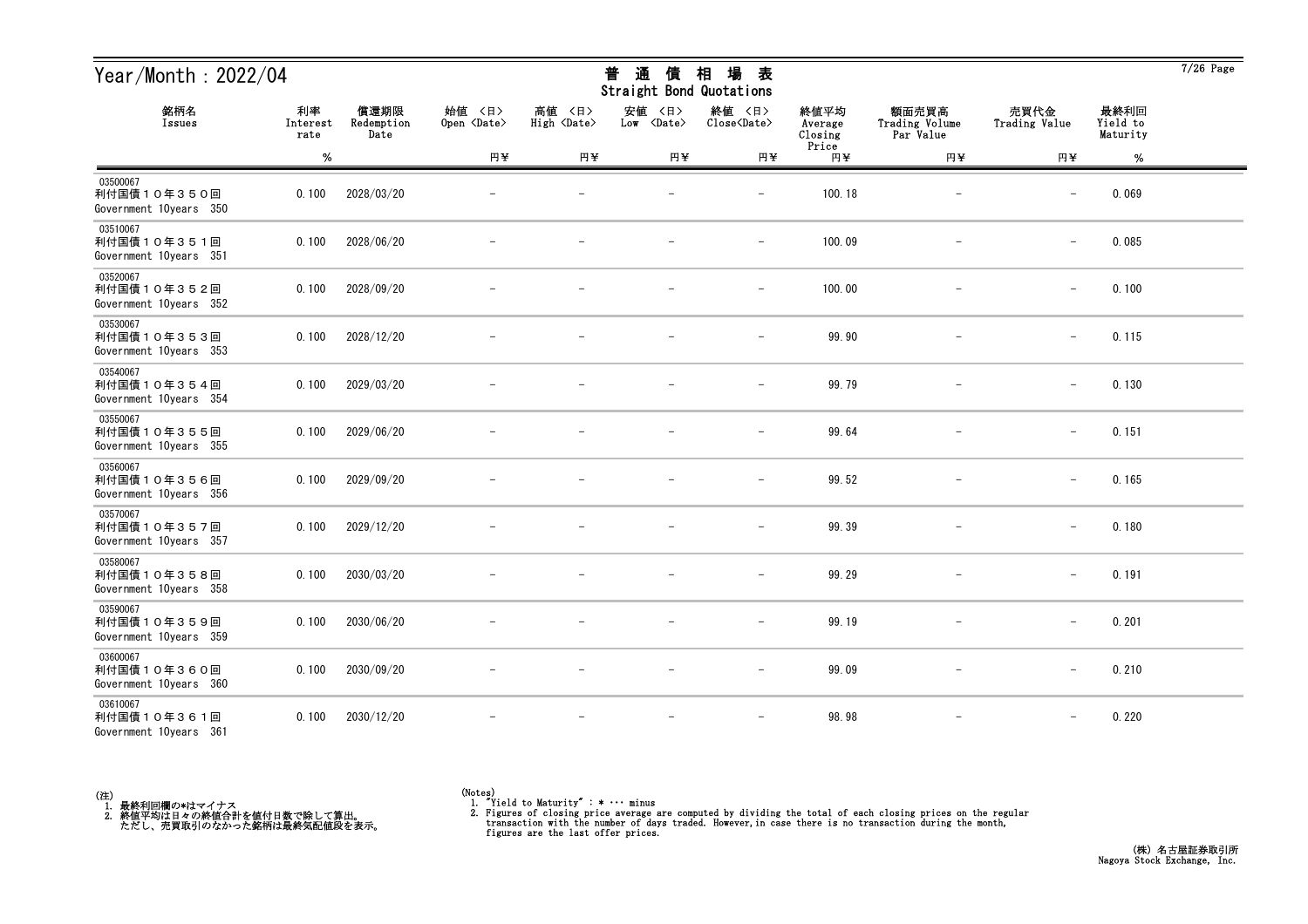| Year/Month : 2022/04                              |                        |                            |                              |                              | 普<br>通<br>債<br>Straight Bond Quotations | 相<br>場<br>表                   |                                     |                                      |                          |                              | 8/20 Page |
|---------------------------------------------------|------------------------|----------------------------|------------------------------|------------------------------|-----------------------------------------|-------------------------------|-------------------------------------|--------------------------------------|--------------------------|------------------------------|-----------|
| 銘柄名<br>Issues                                     | 利率<br>Interest<br>rate | 償還期限<br>Redemption<br>Date | 始値 〈日〉<br>Open <date></date> | 高値 〈日〉<br>High <date></date> | 安値 〈日〉<br>Low <date></date>             | 終値 〈日〉<br>Close <date></date> | 終値平均<br>Average<br>Closing<br>Price | 額面売買高<br>Trading Volume<br>Par Value | 売買代金<br>Trading Value    | 最終利回<br>Yield to<br>Maturity |           |
|                                                   | %                      |                            | 円半                           | 円半                           | 円半                                      | 円半                            | 円半                                  | 円半                                   | 円半                       | $\%$                         |           |
| 03620067<br>利付国債10年362回<br>Government 10years 362 | 0.100                  | 2031/03/20                 |                              |                              |                                         | $\overline{\phantom{a}}$      | 98.86                               |                                      | $\overline{\phantom{m}}$ | 0.230                        |           |
| 03630067<br>利付国債10年363回<br>Government 10years 363 | 0.100                  | 2031/06/20                 |                              |                              |                                         | $\overline{\phantom{m}}$      | 98.79                               |                                      | $\overline{\phantom{a}}$ | 0.235                        |           |
| 03640067<br>利付国債10年364回<br>Government 10years 364 | 0.100                  | 2031/09/20                 |                              |                              |                                         |                               | 98.66                               |                                      |                          | 0.246                        |           |
| 03650067<br>利付国債10年365回<br>Government 10years 365 | 0.100                  | 2031/12/20                 |                              |                              |                                         | $\overline{\phantom{0}}$      | 98.58                               |                                      | $\overline{\phantom{m}}$ | 0.250                        |           |
| 03660067<br>利付国債10年366回<br>Government 10years 366 | 0.200                  | 2032/03/20                 |                              |                              |                                         |                               | 99.56                               |                                      |                          | 0.245                        |           |
| 利付国債20年 Government 20years                        |                        |                            |                              |                              |                                         |                               |                                     |                                      |                          |                              |           |
| 00560069<br>利付国債20年56回<br>Government 20years 56   | 2.000                  | 2022/06/20                 |                              |                              |                                         | $\overline{\phantom{m}}$      | 100.31                              |                                      |                          | $\ast$                       |           |
| 00570069<br>利付国債20年57回<br>Government 20years 57   | 1.900                  | 2022/06/20                 |                              |                              |                                         |                               | 100.29                              |                                      |                          | $\ast$                       |           |
| 00580069<br>利付国債20年58回<br>Government 20years 58   | 1.900                  | 2022/09/20                 |                              |                              |                                         | $\qquad \qquad -$             | 100.80                              |                                      |                          | $\ast$                       |           |
| 00590069<br>利付国債20年59回<br>Government 20years 59   | 1.700                  | 2022/12/20                 |                              |                              |                                         | $\qquad \qquad -$             | 101.16                              |                                      |                          | $\ast$                       |           |
| 00600069<br>利付国債20年60回<br>Government 20years 60   | 1.400                  | 2022/12/20                 |                              |                              |                                         | $\overline{\phantom{m}}$      | 100.96                              |                                      |                          | $\ast$                       |           |
| 00610069<br>利付国債20年61回<br>Government 20years 61   | 1.000                  | 2023/03/20                 |                              |                              |                                         | $\overline{\phantom{a}}$      | 100.97                              |                                      |                          | $\ast$                       |           |
| 00620069<br>利付国債20年62回<br>Government 20years 62   | 0.800                  | 2023/06/20                 |                              |                              |                                         | $\overline{\phantom{a}}$      | 101.01                              | $\qquad \qquad -$                    | $\overline{\phantom{m}}$ | $\ast$                       |           |



## (Notes) 1. "Yield to Maturity" : \* ・・・ minus

2. Figures of closing price average are computed by dividing the total of each closing prices on the regular transaction with the number of days traded. However, in case there is no transaction during the month, figures ar

 $9/96$  Pc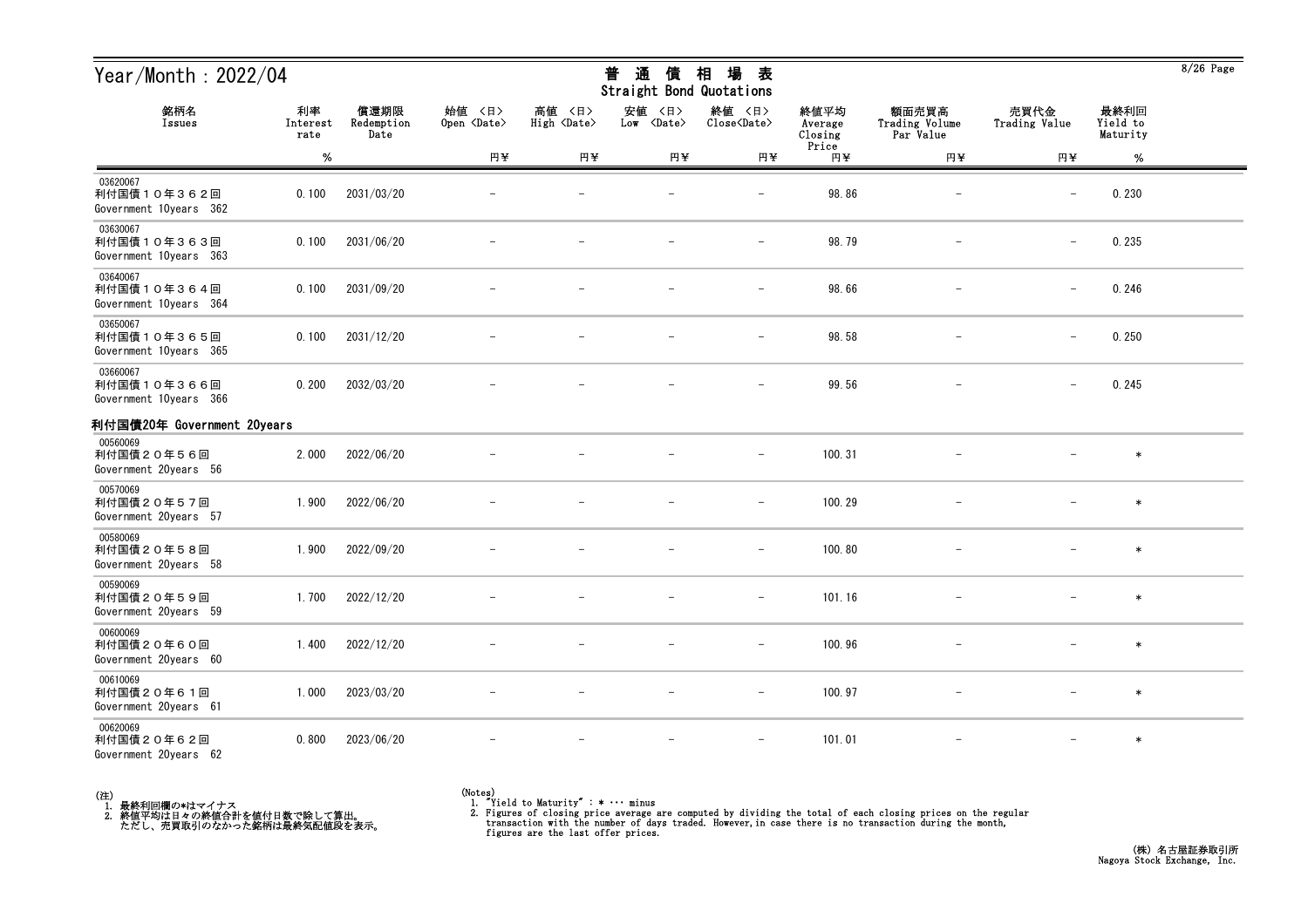| Year/Month: 2022/04                             |                        |                            |                              |                                 | 通<br>普<br>債<br>Straight Bond Quotations | 場<br>相<br>表                   |                            |                                      |                          |                              | $9/26$ Page |
|-------------------------------------------------|------------------------|----------------------------|------------------------------|---------------------------------|-----------------------------------------|-------------------------------|----------------------------|--------------------------------------|--------------------------|------------------------------|-------------|
| 銘柄名<br>Issues                                   | 利率<br>Interest<br>rate | 償還期限<br>Redemption<br>Date | 始値 〈日〉<br>Open <date></date> | 高値<br>〈日〉<br>High <date></date> | 安値<br>〈日〉<br>Low <date></date>          | 終値 〈日〉<br>Close <date></date> | 終値平均<br>Average<br>Closing | 額面売買高<br>Trading Volume<br>Par Value | 売買代金<br>Trading Value    | 最終利回<br>Yield to<br>Maturity |             |
|                                                 | $\%$                   |                            | 円半                           | 円半                              | 円半                                      | 円半                            | Price<br>円半                | 円半                                   | 円半                       | %                            |             |
| 00630069<br>利付国債20年63回<br>Government 20years 63 | 1.800                  | 2023/06/20                 |                              |                                 |                                         | $\overline{\phantom{0}}$      | 102.16                     |                                      |                          | $\ast$                       |             |
| 00640069<br>利付国債20年64回<br>Government 20years 64 | 1.900                  | 2023/09/20                 |                              |                                 |                                         | $\qquad \qquad -$             | 102.77                     |                                      |                          | $\ast$                       |             |
| 00650069<br>利付国債20年65回<br>Government 20years 65 | 1.900                  | 2023/12/20                 |                              |                                 |                                         | $\overline{\phantom{m}}$      | 103.25                     |                                      |                          | $\ast$                       |             |
| 00660069<br>利付国債20年66回<br>Government 20years 66 | 1.800                  | 2023/12/20                 |                              |                                 |                                         | $\overline{\phantom{m}}$      | 103.08                     |                                      |                          | $\ast$                       |             |
| 00670069<br>利付国債20年67回<br>Government 20years 67 | 1.900                  | 2024/03/20                 |                              |                                 |                                         | $\qquad \qquad -$             | 103.72                     |                                      |                          | $\ast$                       |             |
| 00680069<br>利付国債20年68回<br>Government 20years 68 | 2.200                  | 2024/03/20                 |                              |                                 |                                         | $\qquad \qquad -$             | 104.28                     |                                      |                          | $\ast$                       |             |
| 00690069<br>利付国債20年69回<br>Government 20years 69 | 2.100                  | 2024/03/20                 |                              |                                 |                                         | $\overline{\phantom{a}}$      | 104.09                     |                                      |                          | $\ast$                       |             |
| 00700069<br>利付国債20年70回<br>Government 20years 70 | 2.400                  | 2024/06/20                 |                              |                                 |                                         |                               | 105.26                     |                                      |                          | $\ast$                       |             |
| 00710069<br>利付国債20年71回<br>Government 20years 71 | 2.200                  | 2024/06/20                 |                              |                                 |                                         | $\overline{\phantom{0}}$      | 104.83                     |                                      |                          | $\ast$                       |             |
| 00720069<br>利付国債20年72回<br>Government 20years 72 | 2.100                  | 2024/09/20                 |                              |                                 |                                         | $\qquad \qquad -$             | 105.15                     |                                      | $\overline{\phantom{m}}$ | $\ast$                       |             |
| 00730069<br>利付国債20年73回<br>Government 20years 73 | 2.000                  | 2024/12/20                 | $-$                          |                                 | $\overline{\phantom{m}}$                | $-$                           | 105.43                     | $-$                                  | $-$                      | $\ast$                       |             |
| 00740069<br>利付国債20年74回<br>Government 20years 74 | 2.100                  | 2024/12/20                 |                              |                                 |                                         | $\qquad \qquad -$             | 105.70                     | $\qquad \qquad -$                    | $\overline{\phantom{0}}$ | $\ast$                       |             |



<sup>(</sup>Notes) 1. "Yield to Maturity" : \* ・・・ minus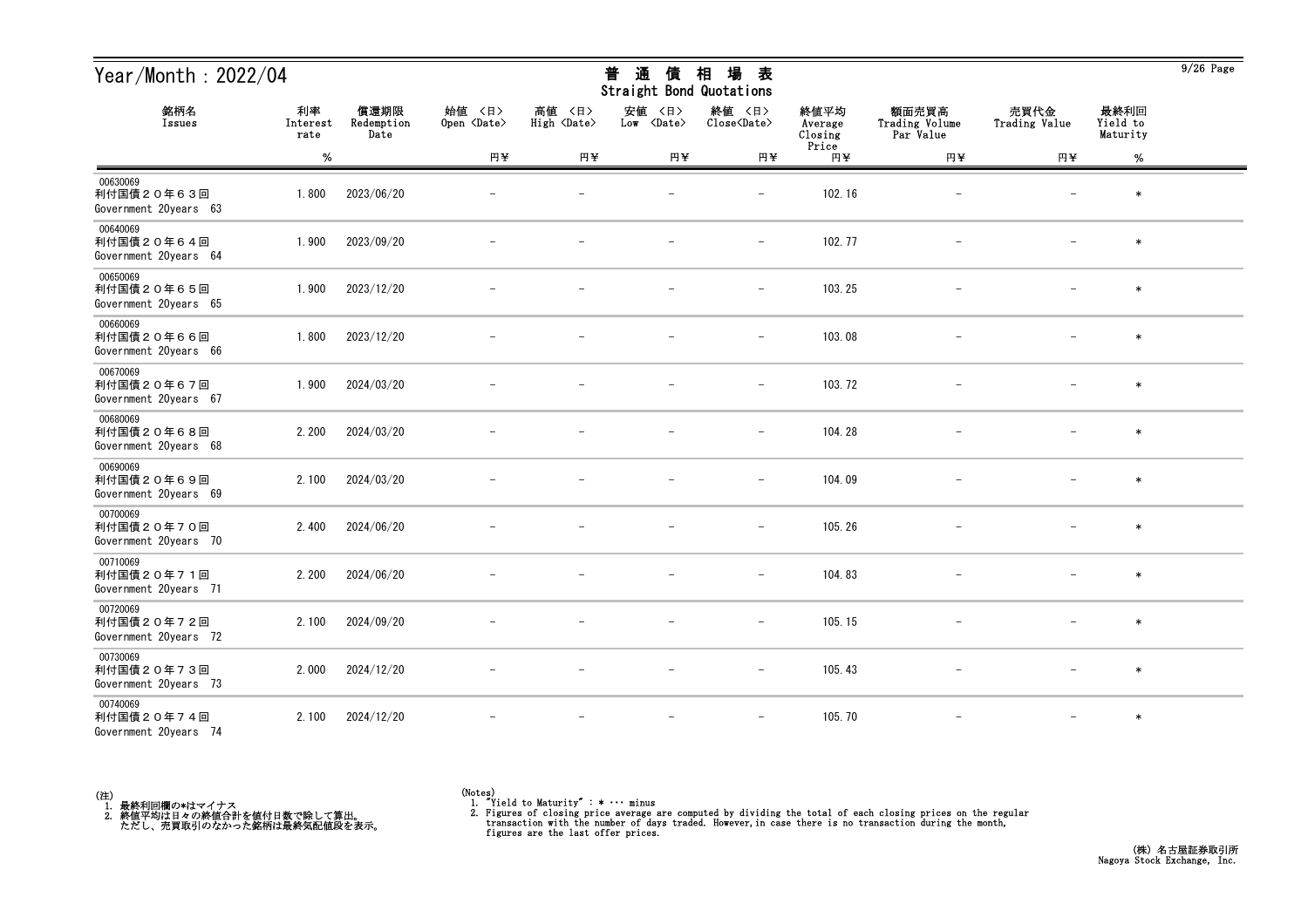| Year/Month: 2022/04                             |                        |                            |                              |                              | 通<br>普<br>債<br>Straight Bond Quotations | 場<br>相<br>表                   |                            |                                      |                          |                              | $10/26$ Page |
|-------------------------------------------------|------------------------|----------------------------|------------------------------|------------------------------|-----------------------------------------|-------------------------------|----------------------------|--------------------------------------|--------------------------|------------------------------|--------------|
| 銘柄名<br>Issues                                   | 利率<br>Interest<br>rate | 償還期限<br>Redemption<br>Date | 始値 〈日〉<br>Open <date></date> | 高値 〈日〉<br>High <date></date> | 安値<br>〈日〉<br>Low <date></date>          | 終値 〈日〉<br>Close <date></date> | 終値平均<br>Average<br>Closing | 額面売買高<br>Trading Volume<br>Par Value | 売買代金<br>Trading Value    | 最終利回<br>Yield to<br>Maturity |              |
|                                                 | $\%$                   |                            | 円半                           | 円半                           | 円半                                      | 円半                            | Price<br>円半                | 円半                                   | 円半                       | $\%$                         |              |
| 00750069<br>利付国債20年75回<br>Government 20years 75 | 2.100                  | 2025/03/20                 |                              |                              |                                         |                               | 106.21                     |                                      |                          | $\ast$                       |              |
| 00760069<br>利付国債20年76回<br>Government 20years 76 | 1.900                  | 2025/03/20                 |                              |                              |                                         | $\qquad \qquad -$             | 105.63                     | $\overline{\phantom{m}}$             |                          | $\ast$                       |              |
| 00770069<br>利付国債20年77回<br>Government 20years 77 | 2.000                  | 2025/03/20                 |                              |                              |                                         | $\overline{\phantom{m}}$      | 105.92                     |                                      |                          | $\ast$                       |              |
| 00780069<br>利付国債20年78回<br>Government 20years 78 | 1.900                  | 2025/06/20                 |                              |                              |                                         | $\qquad \qquad -$             | 106.11                     |                                      |                          | $\ast$                       |              |
| 00790069<br>利付国債20年79回<br>Government 20years 79 | 2.000                  | 2025/06/20                 |                              |                              |                                         | $\overline{\phantom{m}}$      | 106.42                     |                                      |                          | $\ast$                       |              |
| 00800069<br>利付国債20年80回<br>Government 20years 80 | 2.100                  | 2025/06/20                 |                              |                              |                                         | $\overline{\phantom{m}}$      | 106.74                     |                                      |                          | $\ast$                       |              |
| 00810069<br>利付国債20年81回<br>Government 20years 81 | 2.000                  | 2025/09/20                 |                              |                              |                                         | $\overline{\phantom{a}}$      | 106.92                     |                                      |                          | $\ast$                       |              |
| 00820069<br>利付国債20年82回<br>Government 20years 82 | 2.100                  | 2025/09/20                 |                              |                              |                                         | $\overline{\phantom{a}}$      | 107.26                     |                                      |                          | $\ast$                       |              |
| 00830069<br>利付国債20年83回<br>Government 20years 83 | 2.100                  | 2025/12/20                 |                              |                              |                                         |                               | 107.78                     |                                      |                          | $\ast$                       |              |
| 00840069<br>利付国債20年84回<br>Government 20years 84 | 2.000                  | 2025/12/20                 |                              |                              |                                         | $\overline{\phantom{m}}$      | 107.41                     |                                      | $\overline{\phantom{m}}$ | $\ast$                       |              |
| 00850069<br>利付国債20年85回<br>Government 20years 85 | 2.100                  | 2026/03/20                 | $\overline{\phantom{m}}$     | $\overline{\phantom{m}}$     | $\overline{\phantom{m}}$                | $-$                           | 108.28                     | $-$                                  | $-$                      | $\ast$                       |              |
| 00860069<br>利付国債20年86回<br>Government 20years 86 | 2.300                  | 2026/03/20                 |                              |                              | $\overline{\phantom{m}}$                | $\overline{\phantom{m}}$      | 109.06                     | $\overline{\phantom{m}}$             | $\overline{\phantom{m}}$ | $\ast$                       |              |



<sup>(</sup>Notes) 1. "Yield to Maturity" : \* ・・・ minus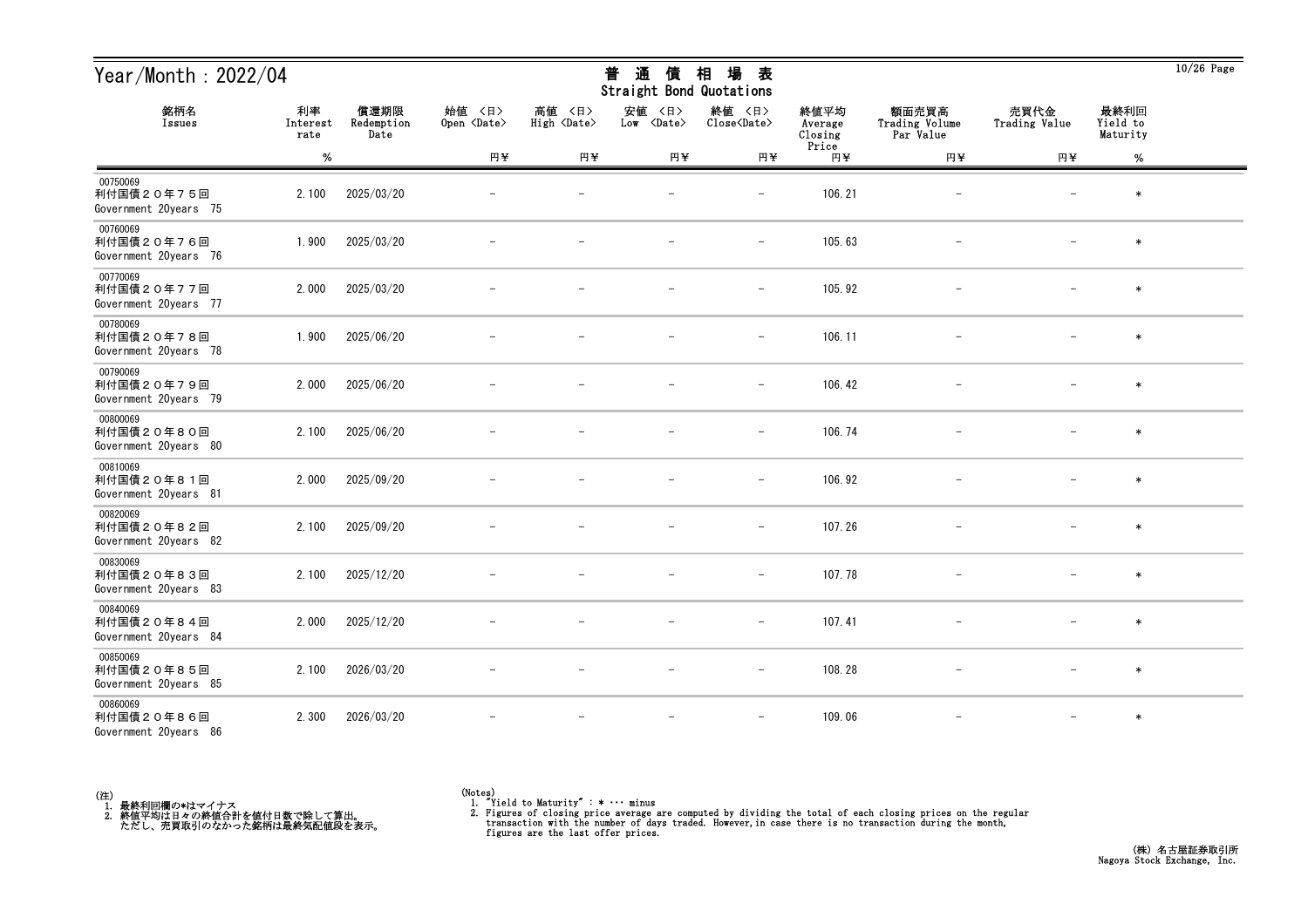| Year/Month: 2022/04                             |                        |                            |                              |                              | 通<br>普<br>債<br>Straight Bond Quotations | 場<br>相<br>表                   |                            |                                      |                          |                              | $11/26$ Page |
|-------------------------------------------------|------------------------|----------------------------|------------------------------|------------------------------|-----------------------------------------|-------------------------------|----------------------------|--------------------------------------|--------------------------|------------------------------|--------------|
| 銘柄名<br>Issues                                   | 利率<br>Interest<br>rate | 償還期限<br>Redemption<br>Date | 始値 〈日〉<br>Open <date></date> | 高値 〈日〉<br>High <date></date> | 安値<br>〈日〉<br>Low <date></date>          | 終値 〈日〉<br>Close <date></date> | 終値平均<br>Average<br>Closing | 額面売買高<br>Trading Volume<br>Par Value | 売買代金<br>Trading Value    | 最終利回<br>Yield to<br>Maturity |              |
|                                                 | $\%$                   |                            | 円半                           | 円半                           | 円半                                      | 円半                            | Price<br>円半                | 円半                                   | 円半                       | $\%$                         |              |
| 00870069<br>利付国債20年87回<br>Government 20years 87 | 2.200                  | 2026/03/20                 |                              |                              |                                         |                               | 108.67                     |                                      |                          | $\ast$                       |              |
| 00880069<br>利付国債20年88回<br>Government 20years 88 | 2.300                  | 2026/06/20                 |                              |                              |                                         | $\overline{\phantom{m}}$      | 109.63                     | $\overline{\phantom{m}}$             |                          | $\ast$                       |              |
| 00890069<br>利付国債20年89回<br>Government 20years 89 | 2.200                  | 2026/06/20                 |                              |                              |                                         | $\overline{\phantom{m}}$      | 109.21                     |                                      |                          | $\ast$                       |              |
| 00900069<br>利付国債20年90回<br>Government 20years 90 | 2.200                  | 2026/09/20                 |                              |                              |                                         | $\qquad \qquad -$             | 109.72                     |                                      |                          | $\ast$                       |              |
| 00910069<br>利付国債20年91回<br>Government 20years 91 | 2.300                  | 2026/09/20                 |                              |                              |                                         | $\overline{\phantom{m}}$      | 110.16                     |                                      |                          | $\ast$                       |              |
| 00920069<br>利付国債20年92回<br>Government 20years 92 | 2.100                  | 2026/12/20                 |                              |                              |                                         | $\overline{\phantom{m}}$      | 109.78                     | $\overline{\phantom{m}}$             |                          | $\ast$                       |              |
| 00930069<br>利付国債20年93回<br>Government 20years 93 | 2.000                  | 2027/03/20                 |                              |                              |                                         | $\overline{\phantom{a}}$      | 109.73                     | $\overline{\phantom{m}}$             | $\overline{\phantom{m}}$ | 0.006                        |              |
| 00940069<br>利付国債20年94回<br>Government 20years 94 | 2.100                  | 2027/03/20                 |                              |                              |                                         | $\overline{\phantom{a}}$      | 110.22                     |                                      | $\qquad \qquad -$        | 0.006                        |              |
| 00950069<br>利付国債20年95回<br>Government 20years 95 | 2.300                  | 2027/06/20                 |                              |                              |                                         | $\overline{\phantom{0}}$      | 111.69                     |                                      | $\overline{\phantom{m}}$ | 0.020                        |              |
| 00960069<br>利付国債20年96回<br>Government 20years 96 | 2.100                  | 2027/06/20                 |                              |                              |                                         | $\overline{\phantom{m}}$      | 110.66                     |                                      | $\overline{\phantom{0}}$ | 0.021                        |              |
| 00970069<br>利付国債20年97回<br>Government 20years 97 | 2.200                  | 2027/09/20                 | $\overline{\phantom{m}}$     |                              | $\overline{\phantom{m}}$                | $ \,$                         | 111.63                     | $\overline{\phantom{m}}$             | $-$                      | 0.036                        |              |
| 00980069<br>利付国債20年98回<br>Government 20years 98 | 2.100                  | 2027/09/20                 |                              | $\overline{\phantom{m}}$     | $\overline{\phantom{m}}$                | $\overline{\phantom{a}}$      | 111.10                     | $\overline{\phantom{a}}$             | $\qquad \qquad -$        | 0.035                        |              |



<sup>(</sup>Notes) 1. "Yield to Maturity" : \* ・・・ minus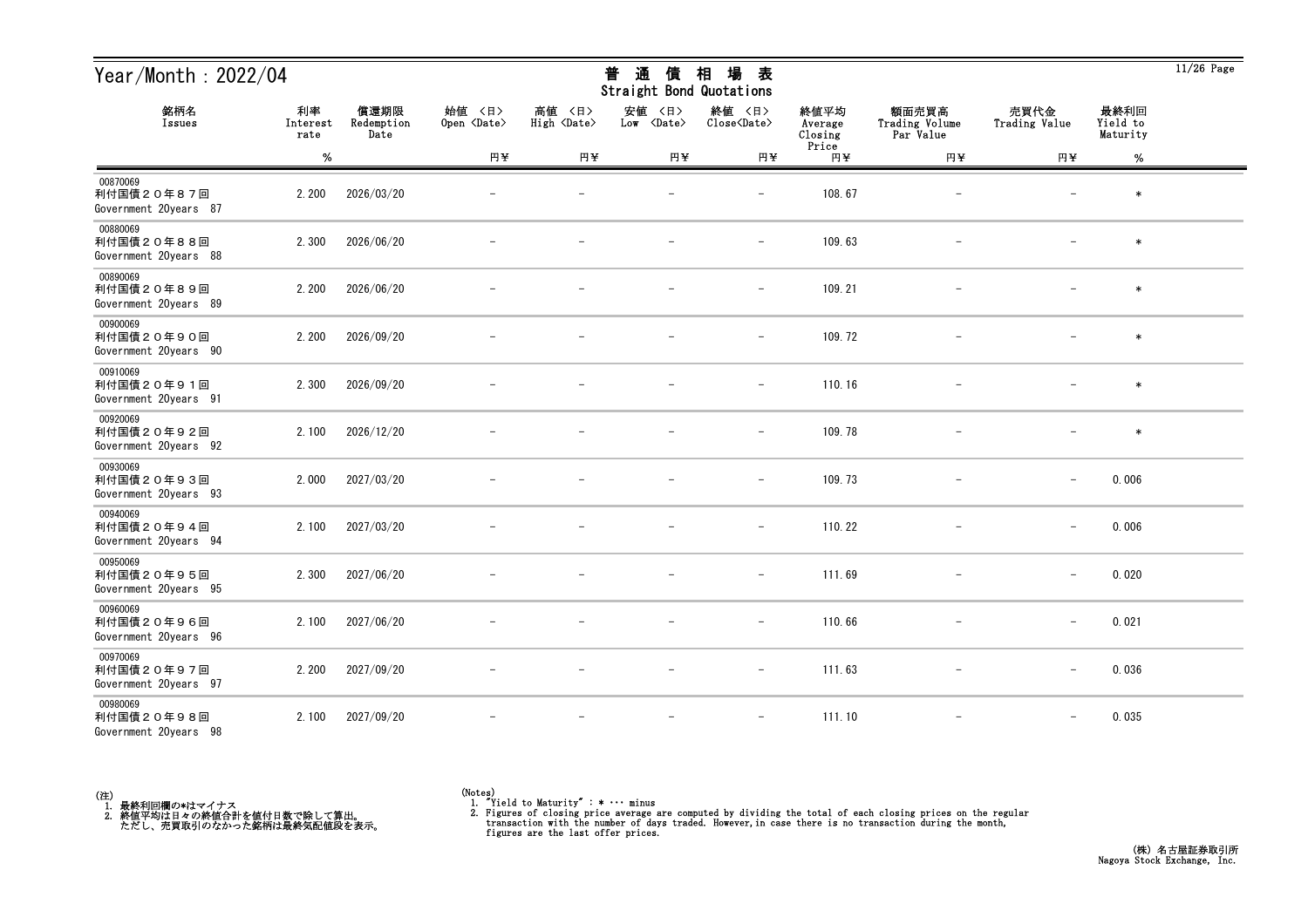| Year/Month: 2022/04                               |                        |                            |                              |                              | 通<br>普<br>債<br>Straight Bond Quotations | 場<br>相<br>表                   |                            |                                      |                          |                              | $12/26$ Page |
|---------------------------------------------------|------------------------|----------------------------|------------------------------|------------------------------|-----------------------------------------|-------------------------------|----------------------------|--------------------------------------|--------------------------|------------------------------|--------------|
| 銘柄名<br>Issues                                     | 利率<br>Interest<br>rate | 償還期限<br>Redemption<br>Date | 始值 〈日〉<br>Open <date></date> | 高値 〈日〉<br>High <date></date> | 安値<br>〈日〉<br>Low <date></date>          | 終値 〈日〉<br>Close <date></date> | 終値平均<br>Average<br>Closing | 額面売買高<br>Trading Volume<br>Par Value | 売買代金<br>Trading Value    | 最終利回<br>Yield to<br>Maturity |              |
|                                                   | $\%$                   |                            | 円半                           | 円半                           | 円半                                      | 円半                            | Price<br>円半                | 円半                                   | 円半                       | %                            |              |
| 00990069<br>利付国債20年99回<br>Government 20years 99   | 2.100                  | 2027/12/20                 |                              |                              |                                         |                               | 111.57                     |                                      |                          | 0.042                        |              |
| 01000069<br>利付国債20年100回<br>Government 20years 100 | 2.200                  | 2028/03/20                 |                              |                              |                                         | $\qquad \qquad -$             | 112.54                     | $\overline{\phantom{m}}$             | $\qquad \qquad -$        | 0.060                        |              |
| 01010069<br>利付国債20年101回<br>Government 20years 101 | 2.400                  | 2028/03/20                 |                              |                              |                                         | $\qquad \qquad -$             | 113.72                     |                                      | $\overline{\phantom{m}}$ | 0.059                        |              |
| 01020069<br>利付国債20年102回<br>Government 20years 102 | 2.400                  | 2028/06/20                 |                              |                              |                                         | $\overline{\phantom{m}}$      | 114.19                     |                                      | $\qquad \qquad -$        | 0.075                        |              |
| 01030069<br>利付国債20年103回<br>Government 20years 103 | 2.300                  | 2028/06/20                 |                              |                              |                                         | $\overline{\phantom{m}}$      | 113.58                     |                                      | $\overline{\phantom{m}}$ | 0.075                        |              |
| 01040069<br>利付国債20年104回<br>Government 20years 104 | 2.100                  | 2028/06/20                 |                              |                              |                                         | $\overline{\phantom{m}}$      | 112.35                     | $\overline{\phantom{m}}$             | $\overline{\phantom{0}}$ | 0.077                        |              |
| 01050069<br>利付国債20年105回<br>Government 20years 105 | 2.100                  | 2028/09/20                 |                              |                              |                                         | $\overline{\phantom{m}}$      | 112.76                     | $\overline{\phantom{m}}$             | $\qquad \qquad -$        | 0.090                        |              |
| 01060069<br>利付国債20年106回<br>Government 20years 106 | 2.200                  | 2028/09/20                 |                              |                              |                                         | $\overline{\phantom{a}}$      | 113.39                     |                                      | $\qquad \qquad -$        | 0.091                        |              |
| 01070069<br>利付国債20年107回<br>Government 20years 107 | 2.100                  | 2028/12/20                 |                              |                              |                                         | $\overline{\phantom{0}}$      | 113.13                     |                                      | $\overline{\phantom{m}}$ | 0.107                        |              |
| 01080069<br>利付国債20年108回<br>Government 20years 108 | 1.900                  | 2028/12/20                 |                              |                              | $\overline{\phantom{m}}$                | $\overline{\phantom{a}}$      | 111.81                     |                                      | $\overline{\phantom{0}}$ | 0.107                        |              |
| 01090069<br>利付国債20年109回<br>Government 20years 109 | 1.900                  | 2029/03/20                 | $\overline{\phantom{m}}$     |                              | $\overline{\phantom{m}}$                | $ \,$                         | 112.14                     | $\overline{\phantom{m}}$             | $-$                      | 0.121                        |              |
| 01100069<br>利付国債20年110回<br>Government 20years 110 | 2.100                  | 2029/03/20                 |                              |                              | $\overline{\phantom{m}}$                | $\overline{\phantom{m}}$      | 113.51                     | $\overline{\phantom{m}}$             | $\qquad \qquad -$        | 0.120                        |              |



<sup>(</sup>Notes) 1. "Yield to Maturity" : \* ・・・ minus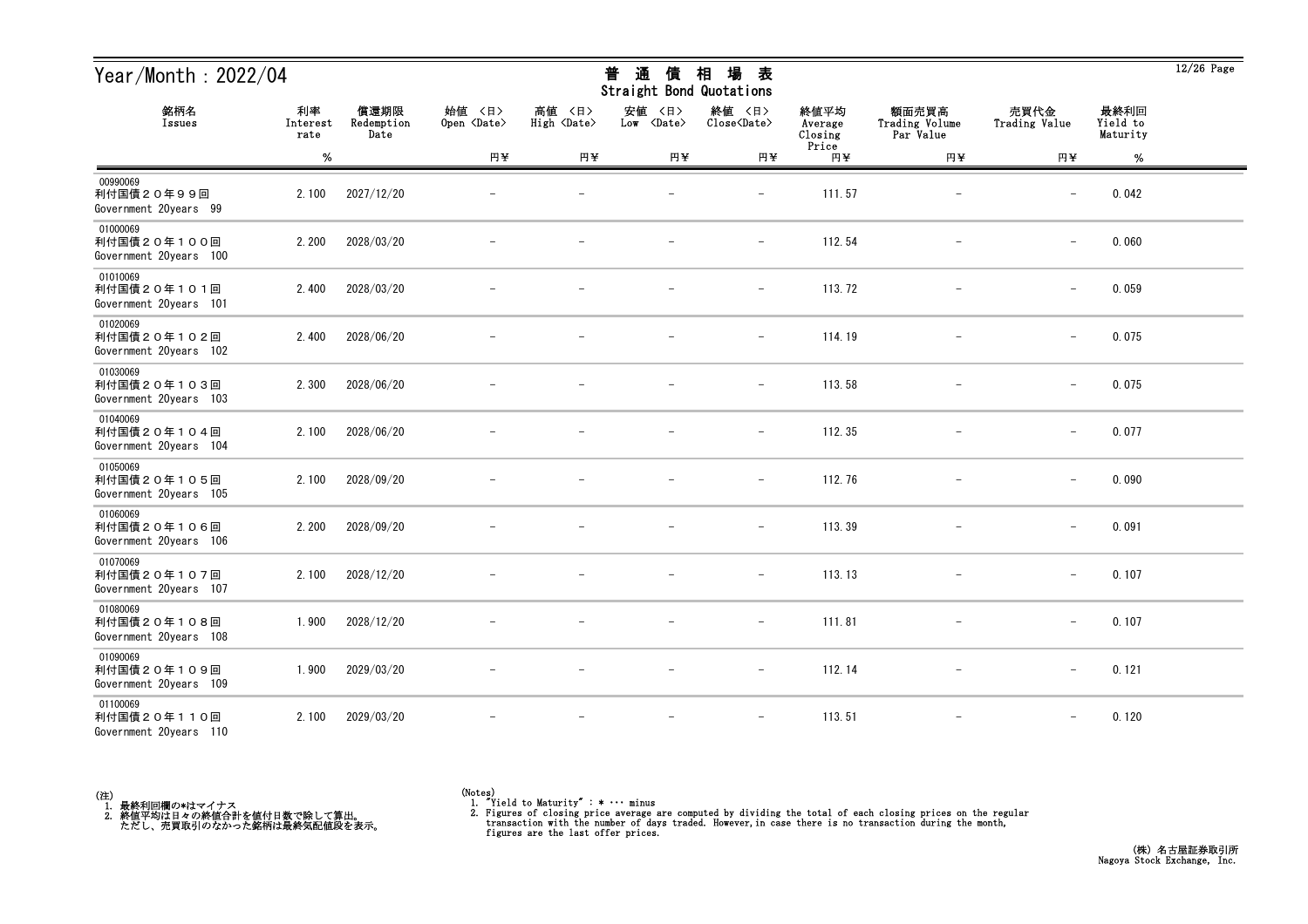| Year/Month: 2022/04                               |                        |                            |                              |                              | 通<br>普<br>債<br>Straight Bond Quotations | 場<br>相<br>表                   |                            |                                      |                          |                              | $13/26$ Page |
|---------------------------------------------------|------------------------|----------------------------|------------------------------|------------------------------|-----------------------------------------|-------------------------------|----------------------------|--------------------------------------|--------------------------|------------------------------|--------------|
| 銘柄名<br>Issues                                     | 利率<br>Interest<br>rate | 償還期限<br>Redemption<br>Date | 始值 〈日〉<br>Open <date></date> | 高値 〈日〉<br>High <date></date> | 安値<br>〈日〉<br>Low <date></date>          | 終値 〈日〉<br>Close <date></date> | 終値平均<br>Average<br>Closing | 額面売買高<br>Trading Volume<br>Par Value | 売買代金<br>Trading Value    | 最終利回<br>Yield to<br>Maturity |              |
|                                                   | $\%$                   |                            | 円半                           | 円半                           | 円半                                      | 円半                            | Price<br>円半                | 円半                                   | 円半                       | %                            |              |
| 01110069<br>利付国債20年111回<br>Government 20years 111 | 2.200                  | 2029/06/20                 |                              |                              |                                         |                               | 114.57                     |                                      |                          | 0.137                        |              |
| 01120069<br>利付国債20年112回<br>Government 20years 112 | 2.100                  | 2029/06/20                 |                              |                              |                                         | $\qquad \qquad -$             | 113.87                     | $\overline{\phantom{m}}$             | $\overline{\phantom{0}}$ | 0.136                        |              |
| 01130069<br>利付国債20年113回<br>Government 20years 113 | 2.100                  | 2029/09/20                 |                              |                              |                                         | $\overline{\phantom{m}}$      | 114.22                     |                                      | $\qquad \qquad -$        | 0.153                        |              |
| 01140069<br>利付国債20年114回<br>Government 20years 114 | 2.100                  | 2029/12/20                 |                              |                              |                                         | $\overline{\phantom{m}}$      | 114.57                     |                                      | $-$                      | 0.167                        |              |
| 01150069<br>利付国債20年115回<br>Government 20years 115 | 2.200                  | 2029/12/20                 |                              |                              |                                         | $\overline{\phantom{m}}$      | 115.32                     |                                      | $\overline{\phantom{m}}$ | 0.167                        |              |
| 01160069<br>利付国債20年116回<br>Government 20years 116 | 2.200                  | 2030/03/20                 |                              |                              |                                         | $\overline{\phantom{m}}$      | 115.77                     | $\overline{\phantom{m}}$             | $\overline{\phantom{m}}$ | 0.172                        |              |
| 01170069<br>利付国債20年117回<br>Government 20years 117 | 2.100                  | 2030/03/20                 |                              |                              |                                         | $\overline{\phantom{a}}$      | 114.99                     |                                      | $\qquad \qquad -$        | 0.172                        |              |
| 01180069<br>利付国債20年118回<br>Government 20years 118 | 2.000                  | 2030/06/20                 |                              |                              |                                         | $\overline{\phantom{a}}$      | 114.52                     |                                      | $\qquad \qquad -$        | 0.187                        |              |
| 01190069<br>利付国債20年119回<br>Government 20years 119 | 1.800                  | 2030/06/20                 |                              |                              |                                         |                               | 112.91                     |                                      | $\overline{\phantom{m}}$ | 0.188                        |              |
| 01200069<br>利付国債20年120回<br>Government 20years 120 | 1.600                  | 2030/06/20                 |                              |                              | $\overline{\phantom{m}}$                | $\overline{\phantom{a}}$      | 111.31                     |                                      | $\overline{\phantom{0}}$ | 0.188                        |              |
| 01210069<br>利付国債20年121回<br>Government 20years 121 | 1.900                  | 2030/09/20                 | $\overline{\phantom{m}}$     |                              | $\overline{\phantom{m}}$                | $ \,$                         | 114.09                     | $-$                                  | $\qquad \qquad -$        | 0.192                        |              |
| 01220069<br>利付国債20年122回<br>Government 20years 122 | 1.800                  | 2030/09/20                 |                              |                              | $\overline{\phantom{m}}$                | $\overline{\phantom{m}}$      | 113.26                     | $\overline{\phantom{m}}$             | $\qquad \qquad -$        | 0.193                        |              |



 $\overline{13/26}$  Page

# <del>並</del> や茎 /生 +□ +曰 <del>土</del>

<sup>(</sup>Notes) 1. "Yield to Maturity" : \* ・・・ minus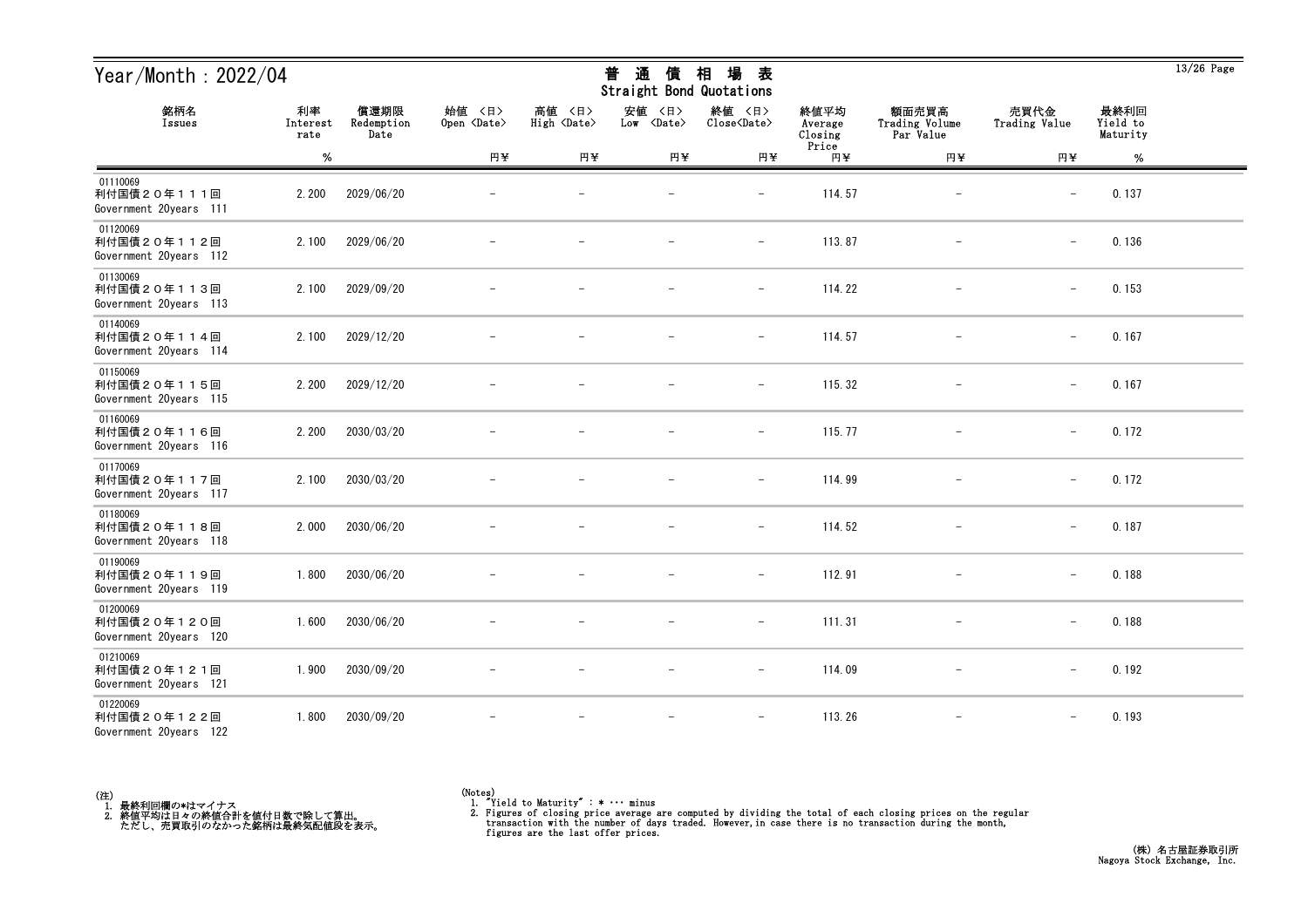| Year/Month: $2022/04$                             |                        |                            |                              |                              | 通<br>普<br>債<br>Straight Bond Quotations | 場<br>相<br>表                   |                            |                                      |                          |                              | $14/26$ Page |
|---------------------------------------------------|------------------------|----------------------------|------------------------------|------------------------------|-----------------------------------------|-------------------------------|----------------------------|--------------------------------------|--------------------------|------------------------------|--------------|
| 銘柄名<br>Issues                                     | 利率<br>Interest<br>rate | 償還期限<br>Redemption<br>Date | 始值 〈日〉<br>Open <date></date> | 高値 〈日〉<br>High <date></date> | 安値<br>〈日〉<br>Low <date></date>          | 終値 〈日〉<br>Close <date></date> | 終値平均<br>Average<br>Closing | 額面売買高<br>Trading Volume<br>Par Value | 売買代金<br>Trading Value    | 最終利回<br>Yield to<br>Maturity |              |
|                                                   | $\%$                   |                            | 円半                           | 円半                           | 円半                                      | 円半                            | Price<br>円半                | 円半                                   | 円半                       | %                            |              |
| 01230069<br>利付国債20年123回<br>Government 20years 123 | 2.100                  | 2030/12/20                 |                              |                              |                                         | $\overline{\phantom{0}}$      | 116.10                     |                                      | $\overline{\phantom{m}}$ | 0.202                        |              |
| 01240069<br>利付国債20年124回<br>Government 20years 124 | 2.000                  | 2030/12/20                 |                              |                              |                                         | $\qquad \qquad -$             | 115.25                     |                                      | $\overline{\phantom{m}}$ | 0.203                        |              |
| 01250069<br>利付国債20年125回<br>Government 20years 125 | 2.200                  | 2031/03/20                 |                              |                              |                                         | $\overline{\phantom{a}}$      | 117.32                     |                                      | $\overline{\phantom{m}}$ | 0.213                        |              |
| 01260069<br>利付国債20年126回<br>Government 20years 126 | 2.000                  | 2031/03/20                 |                              |                              |                                         | $\overline{\phantom{a}}$      | 115.58                     |                                      | $\overline{\phantom{0}}$ | 0.212                        |              |
| 01270069<br>利付国債20年127回<br>Government 20years 127 | 1.900                  | 2031/03/20                 |                              |                              |                                         | $\qquad \qquad -$             | 114.70                     |                                      | $\overline{\phantom{0}}$ | 0.213                        |              |
| 01280069<br>利付国債20年128回<br>Government 20years 128 | 1.900                  | 2031/06/20                 |                              |                              |                                         | $\overline{\phantom{m}}$      | 115.06                     | $\qquad \qquad -$                    | $\overline{\phantom{0}}$ | 0.218                        |              |
| 01290069<br>利付国債20年129回<br>Government 20years 129 | 1.800                  | 2031/06/20                 |                              |                              |                                         | $\overline{\phantom{a}}$      | 114.16                     |                                      | $\qquad \qquad -$        | 0.218                        |              |
| 01300069<br>利付国債20年130回<br>Government 20years 130 | 1.800                  | 2031/09/20                 |                              |                              |                                         |                               | 114.44                     |                                      |                          | 0.228                        |              |
| 01310069<br>利付国債20年131回<br>Government 20years 131 | 1.700                  | 2031/09/20                 |                              |                              |                                         | $\overline{\phantom{0}}$      | 113.52                     |                                      | $\overline{\phantom{m}}$ | 0.228                        |              |
| 01320069<br>利付国債20年132回<br>Government 20years 132 | 1.700                  | 2031/12/20                 |                              |                              |                                         | $\overline{\phantom{m}}$      | 113.82                     |                                      | $\overline{\phantom{m}}$ | 0.233                        |              |
| 01330069<br>利付国債20年133回<br>Government 20years 133 | 1.800                  | 2031/12/20                 |                              |                              | $\overline{\phantom{m}}$                | $ \,$                         | 114.76                     | $\overline{\phantom{0}}$             | $\overline{\phantom{m}}$ | 0.233                        |              |
| 01340069<br>利付国債20年134回<br>Government 20years 134 | 1.800                  | 2032/03/20                 |                              |                              |                                         |                               | 115.09                     | $\qquad \qquad -$                    |                          | 0.237                        |              |



 $\overline{14/26}$  Page

<sup>(</sup>Notes) 1. "Yield to Maturity" : \* ・・・ minus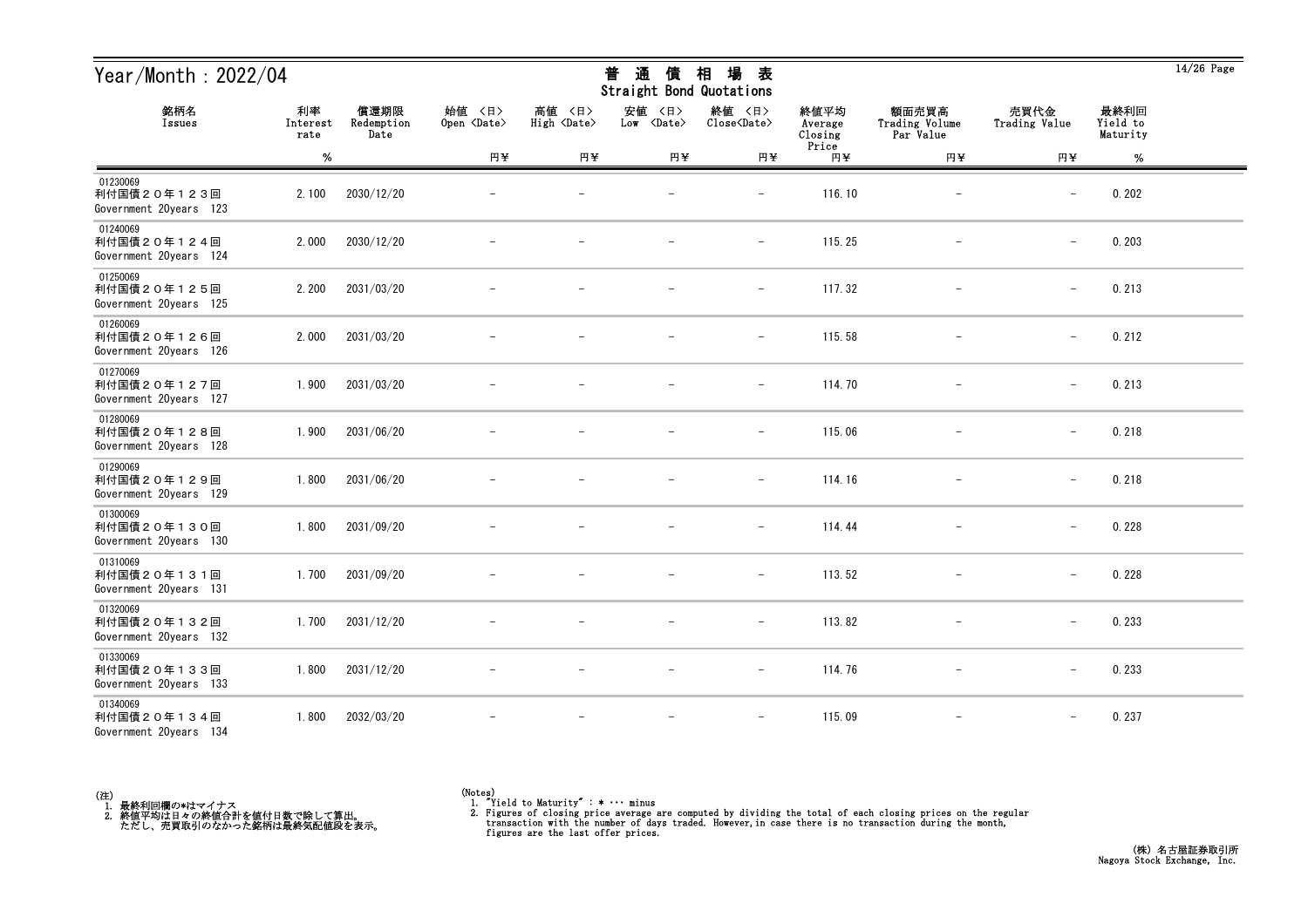| Year/Month: 2022/04                               |                        |                            |                              |                              | 通<br>普<br>債<br>Straight Bond Quotations | 場<br>相<br>表                   |                            |                                      |                          |                              | $15/26$ Page |
|---------------------------------------------------|------------------------|----------------------------|------------------------------|------------------------------|-----------------------------------------|-------------------------------|----------------------------|--------------------------------------|--------------------------|------------------------------|--------------|
| 銘柄名<br>Issues                                     | 利率<br>Interest<br>rate | 償還期限<br>Redemption<br>Date | 始値 〈日〉<br>Open <date></date> | 高値 〈日〉<br>High <date></date> | 安値<br>〈日〉<br>Low <date></date>          | 終値 〈日〉<br>Close <date></date> | 終値平均<br>Average<br>Closing | 額面売買高<br>Trading Volume<br>Par Value | 売買代金<br>Trading Value    | 最終利回<br>Yield to<br>Maturity |              |
|                                                   | $\%$                   |                            | 円半                           | 円半                           | 円半                                      | 円半                            | Price<br>円半                | 円半                                   | 円半                       | %                            |              |
| 01350069<br>利付国債20年135回<br>Government 20years 135 | 1.700                  | 2032/03/20                 |                              |                              |                                         |                               | 114.12                     |                                      |                          | 0.237                        |              |
| 01360069<br>利付国債20年136回<br>Government 20years 136 | 1.600                  | 2032/03/20                 |                              |                              |                                         | $\qquad \qquad -$             | 113.15                     | $\overline{\phantom{m}}$             | $\overline{\phantom{0}}$ | 0.238                        |              |
| 01370069<br>利付国債20年137回<br>Government 20years 137 | 1.700                  | 2032/06/20                 |                              |                              |                                         | $\overline{\phantom{m}}$      | 114.30                     |                                      | $\qquad \qquad -$        | 0.252                        |              |
| 01380069<br>利付国債20年138回<br>Government 20years 138 | 1.500                  | 2032/06/20                 |                              |                              |                                         | $\qquad \qquad -$             | 112.32                     |                                      | $\qquad \qquad -$        | 0.253                        |              |
| 01390069<br>利付国債20年139回<br>Government 20years 139 | 1.600                  | 2032/06/20                 |                              |                              |                                         | $\overline{\phantom{m}}$      | 113.31                     |                                      | $\overline{\phantom{m}}$ | 0.252                        |              |
| 01400069<br>利付国債20年140回<br>Government 20years 140 | 1.700                  | 2032/09/20                 |                              |                              |                                         | $\overline{\phantom{m}}$      | 114.52                     | $\overline{\phantom{m}}$             | $\overline{\phantom{m}}$ | 0.263                        |              |
| 01410069<br>利付国債20年141回<br>Government 20years 141 | 1.700                  | 2032/12/20                 |                              |                              |                                         | $\overline{\phantom{m}}$      | 114.68                     |                                      | $\qquad \qquad -$        | 0.278                        |              |
| 01420069<br>利付国債20年142回<br>Government 20years 142 | 1.800                  | 2032/12/20                 |                              |                              |                                         | $\overline{\phantom{a}}$      | 115.71                     |                                      | $\qquad \qquad -$        | 0.279                        |              |
| 01430069<br>利付国債20年143回<br>Government 20years 143 | 1.600                  | 2033/03/20                 |                              |                              |                                         | $\overline{\phantom{0}}$      | 113.77                     |                                      | $\overline{\phantom{m}}$ | 0.294                        |              |
| 01440069<br>利付国債20年144回<br>Government 20years 144 | 1.500                  | 2033/03/20                 |                              |                              | $\overline{\phantom{m}}$                | $\overline{\phantom{a}}$      | 112.72                     | $\qquad \qquad -$                    | $\overline{\phantom{0}}$ | 0.293                        |              |
| 01450069<br>利付国債20年145回<br>Government 20years 145 | 1.700                  | 2033/06/20                 | $\overline{\phantom{m}}$     | $\overline{\phantom{m}}$     | $\overline{\phantom{m}}$                | $ \,$                         | 115.04                     | $-$                                  | $\qquad \qquad -$        | 0.303                        |              |
| 01460069<br>利付国債20年146回<br>Government 20years 146 | 1.700                  | 2033/09/20                 |                              | $\overline{\phantom{m}}$     | $\overline{\phantom{m}}$                | $-$                           | 115.17                     | $\overline{\phantom{m}}$             | $\qquad \qquad -$        | 0.319                        |              |



<sup>(</sup>Notes) 1. "Yield to Maturity" : \* ・・・ minus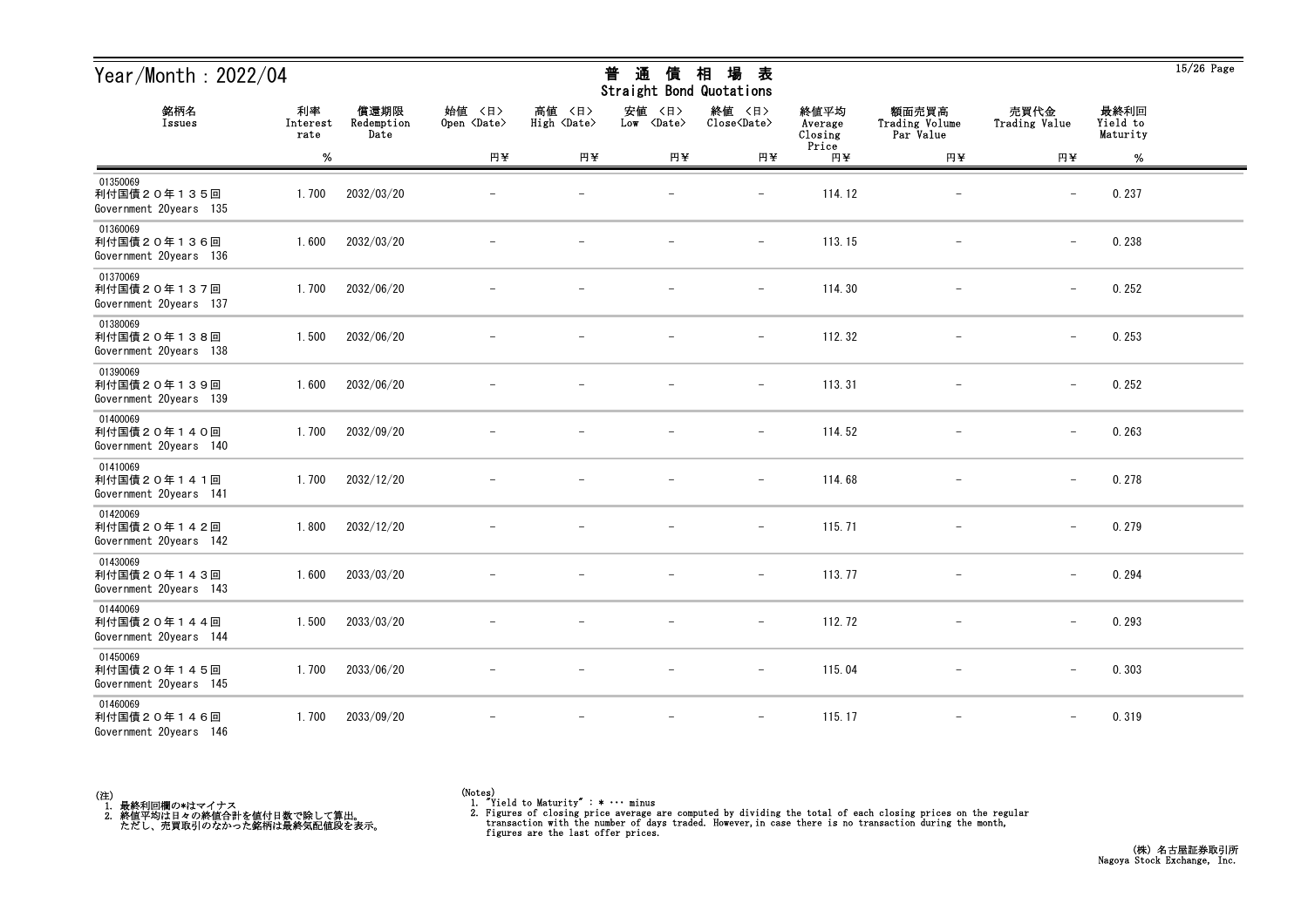| Year/Month: 2022/04                               |                        |                            |                              |                              | 通<br>普<br>債<br>Straight Bond Quotations | 場<br>相<br>表                   |                            |                                      |                          |                              | $16/26$ Page |
|---------------------------------------------------|------------------------|----------------------------|------------------------------|------------------------------|-----------------------------------------|-------------------------------|----------------------------|--------------------------------------|--------------------------|------------------------------|--------------|
| 銘柄名<br>Issues                                     | 利率<br>Interest<br>rate | 償還期限<br>Redemption<br>Date | 始值 〈日〉<br>Open <date></date> | 高値 〈日〉<br>High <date></date> | 安値<br>〈日〉<br>Low <date></date>          | 終値 〈日〉<br>Close <date></date> | 終値平均<br>Average<br>Closing | 額面売買高<br>Trading Volume<br>Par Value | 売買代金<br>Trading Value    | 最終利回<br>Yield to<br>Maturity |              |
|                                                   | $\%$                   |                            | 円半                           | 円半                           | 円半                                      | 円半                            | Price<br>円半                | 円半                                   | 円半                       | $\%$                         |              |
| 01470069<br>利付国債20年147回<br>Government 20years 147 | 1.600                  | 2033/12/20                 |                              |                              |                                         | $\qquad \qquad -$             | 114.18                     |                                      | $\overline{\phantom{m}}$ | 0.333                        |              |
| 01480069<br>利付国債20年148回<br>Government 20years 148 | 1.500                  | 2034/03/20                 |                              |                              |                                         | $\qquad \qquad -$             | 113.19                     |                                      | $\qquad \qquad -$        | 0.344                        |              |
| 01490069<br>利付国債20年149回<br>Government 20years 149 | 1.500                  | 2034/06/20                 |                              |                              |                                         | $\qquad \qquad -$             | 113.33                     |                                      | $\overline{\phantom{m}}$ | 0.354                        |              |
| 01500069<br>利付国債20年150回<br>Government 20years 150 | 1.400                  | 2034/09/20                 |                              |                              |                                         | $\overline{\phantom{m}}$      | 112.21                     | $\overline{\phantom{m}}$             | $\overline{\phantom{m}}$ | 0.369                        |              |
| 01510069<br>利付国債20年151回<br>Government 20years 151 | 1.200                  | 2034/12/20                 |                              |                              |                                         | $\overline{\phantom{a}}$      | 109.83                     |                                      | $\qquad \qquad -$        | 0.384                        |              |
| 01520069<br>利付国債20年152回<br>Government 20years 152 | 1.200                  | 2035/03/20                 |                              |                              |                                         | $\overline{\phantom{a}}$      | 109.87                     |                                      | $\qquad \qquad -$        | 0.394                        |              |
| 01530069<br>利付国債20年153回<br>Government 20years 153 | 1.300                  | 2035/06/20                 |                              |                              |                                         |                               | 111.17                     |                                      |                          | 0.404                        |              |
| 01540069<br>利付国債20年154回<br>Government 20years 154 | 1.200                  | 2035/09/20                 |                              |                              |                                         | $\qquad \qquad -$             | 109.89                     | $\qquad \qquad -$                    | $\overline{\phantom{0}}$ | 0.419                        |              |
| 01550069<br>利付国債20年155回<br>Government 20years 155 | 1.000                  | 2035/12/20                 |                              |                              |                                         | $\qquad \qquad -$             | 107.27                     |                                      | $\overline{\phantom{0}}$ | 0.435                        |              |
| 01560069<br>利付国債20年156回<br>Government 20years 156 | 0.400                  | 2036/03/20                 |                              |                              | $\overline{\phantom{m}}$                | $\overline{\phantom{m}}$      | 99.15                      |                                      | $\qquad \qquad -$        | 0.465                        |              |
| 01570069<br>利付国債20年157回<br>Government 20years 157 | 0.200                  | 2036/06/20                 |                              |                              |                                         | $\overline{\phantom{0}}$      | 96.22                      |                                      | $\qquad \qquad -$        | 0.485                        |              |
| 01580069<br>利付国債20年158回<br>Government 20years 158 | 0.500                  | 2036/09/20                 |                              |                              |                                         | $\overline{\phantom{a}}$      | 100.20                     | $\overline{\phantom{m}}$             | $\overline{\phantom{m}}$ | 0.485                        |              |



<sup>(</sup>Notes) 1. "Yield to Maturity" : \* ・・・ minus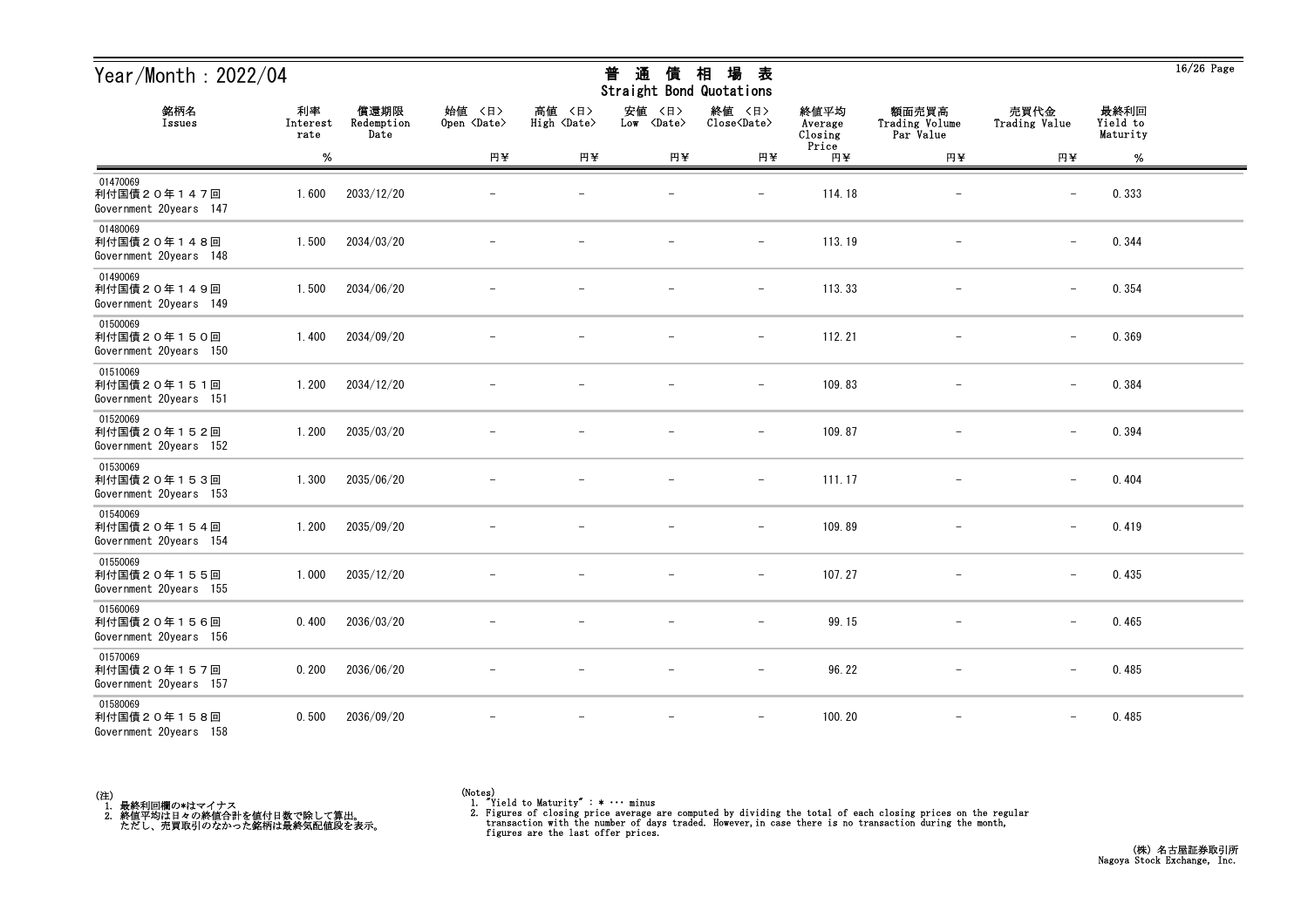| Year/Month: $2022/04$                             |                        |                            |                              |                              | 通<br>普<br>債<br>Straight Bond Quotations | 相<br>場<br>表                   |                            |                                      |                          |                              | $17/26$ Page |
|---------------------------------------------------|------------------------|----------------------------|------------------------------|------------------------------|-----------------------------------------|-------------------------------|----------------------------|--------------------------------------|--------------------------|------------------------------|--------------|
| 銘柄名<br>Issues                                     | 利率<br>Interest<br>rate | 償還期限<br>Redemption<br>Date | 始値 〈日〉<br>Open <date></date> | 高値 〈日〉<br>High <date></date> | 安値<br>〈日〉<br>Low <date></date>          | 終値 〈日〉<br>Close <date></date> | 終値平均<br>Average<br>Closing | 額面売買高<br>Trading Volume<br>Par Value | 売買代金<br>Trading Value    | 最終利回<br>Yield to<br>Maturity |              |
|                                                   | %                      |                            | 円半                           | 円半                           | 円半                                      | 円半                            | Price<br>円半                | 円半                                   | 円半                       | $\%$                         |              |
| 01590069<br>利付国債20年159回<br>Government 20years 159 | 0.600                  | 2036/12/20                 |                              |                              |                                         | $\overline{\phantom{0}}$      | 101.44                     | -                                    | $\overline{\phantom{m}}$ | 0.494                        |              |
| 01600069<br>利付国債20年160回<br>Government 20years 160 | 0.700                  | 2037/03/20                 |                              |                              |                                         | $\overline{\phantom{m}}$      | 102.71                     | $\overline{\phantom{m}}$             | $\qquad \qquad -$        | 0.504                        |              |
| 01610069<br>利付国債20年161回<br>Government 20years 161 | 0.600                  | 2037/06/20                 |                              |                              |                                         | $\overline{\phantom{m}}$      | 101.12                     |                                      | $\overline{\phantom{m}}$ | 0.520                        |              |
| 01620069<br>利付国債20年162回<br>Government 20years 162 | 0.600                  | 2037/09/20                 |                              |                              |                                         | $\qquad \qquad -$             | 100.92                     |                                      | $\overline{\phantom{m}}$ | 0.535                        |              |
| 01630069<br>利付国債20年163回<br>Government 20years 163 | 0.600                  | 2037/12/20                 |                              |                              |                                         | $\overline{\phantom{0}}$      | 100.72                     |                                      | $\overline{\phantom{m}}$ | 0.549                        |              |
| 01640069<br>利付国債20年164回<br>Government 20years 164 | 0.500                  | 2038/03/20                 |                              |                              |                                         | $\overline{\phantom{m}}$      | 98.97                      |                                      | $\overline{\phantom{m}}$ | 0.570                        |              |
| 01650069<br>利付国債20年165回<br>Government 20years 165 | 0.500                  | 2038/06/20                 |                              |                              |                                         | $\overline{\phantom{0}}$      | 98.74                      |                                      | $\overline{\phantom{m}}$ | 0.585                        |              |
| 01660069<br>利付国債20年166回<br>Government 20years 166 | 0.700                  | 2038/09/20                 |                              |                              |                                         |                               | 101.64                     |                                      |                          | 0.590                        |              |
| 01670069<br>利付国債20年167回<br>Government 20years 167 | 0.500                  | 2038/12/20                 |                              |                              |                                         |                               | 98.33                      |                                      | $\overline{\phantom{m}}$ | 0.610                        |              |
| 01680069<br>利付国債20年168回<br>Government 20years 168 | 0.400                  | 2039/03/20                 |                              |                              |                                         | $\overline{\phantom{m}}$      | 96.48                      |                                      | $\overline{\phantom{m}}$ | 0.630                        |              |
| 01690069<br>利付国債20年169回<br>Government 20years 169 | 0.300                  | 2039/06/20                 |                              | $\overline{\phantom{m}}$     | $\overline{\phantom{m}}$                | $\overline{\phantom{m}}$      | 94.60                      | $\overline{\phantom{m}}$             | $-$                      | 0.650                        |              |
| 01700069<br>利付国債20年170回<br>Government 20years 170 | 0.300                  | 2039/09/20                 |                              |                              |                                         | $\overline{\phantom{m}}$      | 94.30                      | $\qquad \qquad -$                    | $\qquad \qquad -$        | 0.665                        |              |



<sup>(</sup>Notes) 1. "Yield to Maturity" : \* ・・・ minus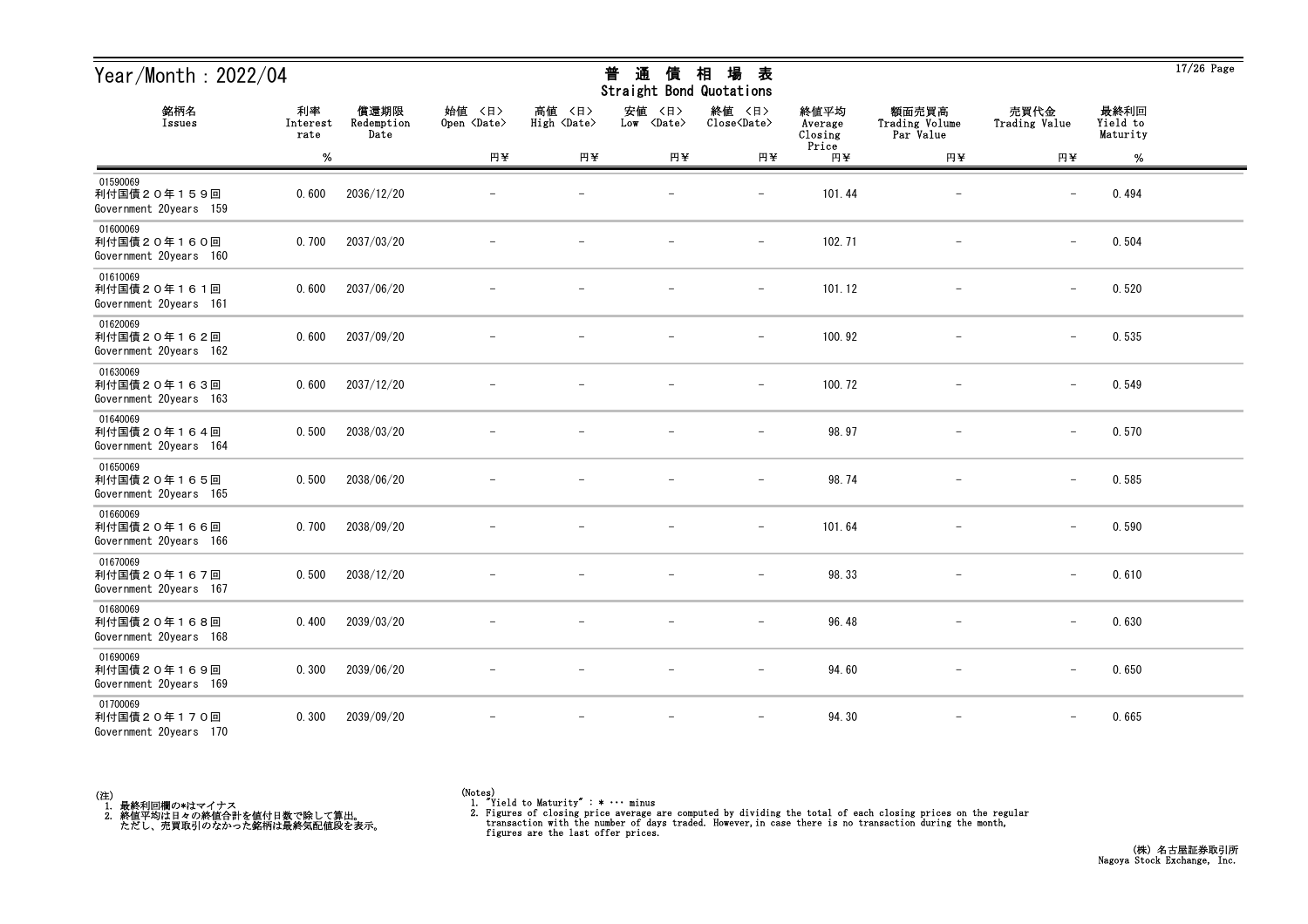| Year/Month : 2022/04                              |                        |                            |                              |                              | 普<br>通<br>債<br>Straight Bond Quotations | 相<br>場<br>表                   |                                     |                                      |                          |                              | 18/20 Page |
|---------------------------------------------------|------------------------|----------------------------|------------------------------|------------------------------|-----------------------------------------|-------------------------------|-------------------------------------|--------------------------------------|--------------------------|------------------------------|------------|
| 銘柄名<br>Issues                                     | 利率<br>Interest<br>rate | 償還期限<br>Redemption<br>Date | 始値 〈日〉<br>Open <date></date> | 高値 〈日〉<br>High <date></date> | 安値 〈日〉<br>Low <date></date>             | 終値 〈日〉<br>Close <date></date> | 終値平均<br>Average<br>Closing<br>Price | 額面売買高<br>Trading Volume<br>Par Value | 売買代金<br>Trading Value    | 最終利回<br>Yield to<br>Maturity |            |
|                                                   | %                      |                            | 円半                           | 円半                           | 円半                                      | 円半                            | 円半                                  | 円半                                   | 円半                       | %                            |            |
| 01710069<br>利付国債20年171回<br>Government 20years 171 | 0.300                  | 2039/12/20                 |                              |                              | $\qquad \qquad -$                       | $\qquad \qquad -$             | 94.01                               | $\overline{\phantom{0}}$             | $\overline{\phantom{m}}$ | 0.680                        |            |
| 01720069<br>利付国債20年172回<br>Government 20years 172 | 0.400                  | 2040/03/20                 |                              |                              | $\overline{\phantom{0}}$                | $\overline{\phantom{m}}$      | 95.38                               |                                      |                          | 0.690                        |            |
| 01730069<br>利付国債20年173回<br>Government 20years 173 | 0.400                  | 2040/06/20                 |                              |                              |                                         |                               | 95.16                               |                                      |                          | 0.700                        |            |
| 01740069<br>利付国債20年174回<br>Government 20years 174 | 0.400                  | 2040/09/20                 |                              |                              |                                         |                               | 94.87                               | $\overline{\phantom{0}}$             | $\overline{\phantom{m}}$ | 0.715                        |            |
| 01750069<br>利付国債20年175回<br>Government 20years 175 | 0.500                  | 2040/12/20                 |                              |                              |                                         |                               | 96.38                               |                                      |                          | 0.720                        |            |
| 01760069<br>利付国債20年176回<br>Government 20years 176 | 0.500                  | 2041/03/20                 |                              |                              |                                         |                               | 96.10                               |                                      |                          | 0.735                        |            |
| 01770069<br>利付国債20年177回<br>Government 20years 177 | 0.400                  | 2041/06/20                 |                              |                              |                                         |                               | 94.13                               |                                      |                          | 0.750                        |            |
| 01780069<br>利付国債20年178回<br>Government 20years 178 | 0.500                  | 2041/09/20                 |                              |                              |                                         | $-$                           | 95.68                               | $\overline{\phantom{0}}$             | $\overline{\phantom{m}}$ | 0.755                        |            |
| 01790069<br>利付国債20年179回<br>Government 20years 179 | 0.500                  | 2041/12/20                 |                              |                              |                                         | $\qquad \qquad -$             | 95.47                               |                                      |                          | 0.765                        |            |
| 01800069<br>利付国債20年180回<br>Government 20years 180 | 0.800                  | 2042/03/20                 |                              |                              | $\qquad \qquad -$                       | $\qquad \qquad -$             | 100.77                              |                                      |                          | 0.755                        |            |
| 利付国債30年 Government 30years                        |                        |                            |                              |                              |                                         |                               |                                     |                                      |                          |                              |            |
| 00010068<br>利付国債30年1回<br>Government 30years 1     | 2.800                  | 2029/09/20                 |                              |                              |                                         |                               | 119.39                              |                                      |                          | 0.146                        |            |
| 00020068<br>利付国債30年2回<br>Government 30years 2     | 2.400                  | 2030/02/20                 |                              |                              | -                                       | $-$                           | 117.20                              | $\overline{\phantom{0}}$             |                          | 0.167                        |            |



<sup>(</sup>Notes) 1. "Yield to Maturity" : \* ・・・ minus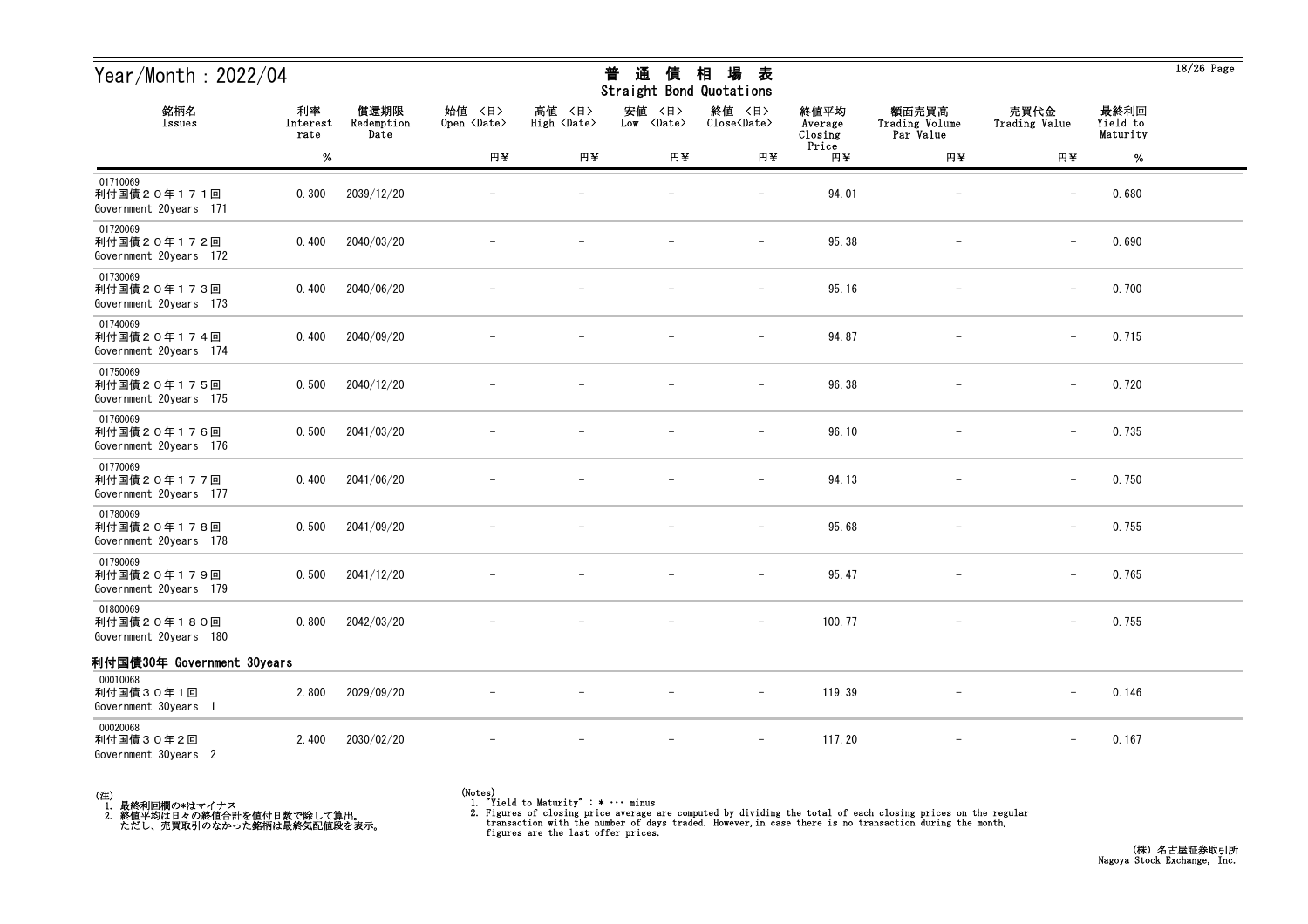| Year/Month: 2022/04                             |                        |                            |                              |                              | 通<br>普<br>債<br>Straight Bond Quotations | 場<br>相<br>表                   |                            |                                      |                          |                              | $19/26$ Page |
|-------------------------------------------------|------------------------|----------------------------|------------------------------|------------------------------|-----------------------------------------|-------------------------------|----------------------------|--------------------------------------|--------------------------|------------------------------|--------------|
| 銘柄名<br>Issues                                   | 利率<br>Interest<br>rate | 償還期限<br>Redemption<br>Date | 始值 〈日〉<br>Open <date></date> | 高値 〈日〉<br>High <date></date> | 安値<br>〈日〉<br>Low <date></date>          | 終値 〈日〉<br>Close <date></date> | 終値平均<br>Average<br>Closing | 額面売買高<br>Trading Volume<br>Par Value | 売買代金<br>Trading Value    | 最終利回<br>Yield to<br>Maturity |              |
|                                                 | $\%$                   |                            | 円半                           | 円半                           | 円半                                      | 円半                            | Price<br>円半                | 円半                                   | 円半                       | $\%$                         |              |
| 00030068<br>利付国債30年3回<br>Government 30years 3   | 2.300                  | 2030/05/20                 |                              |                              |                                         |                               | 116.80                     |                                      | $\overline{\phantom{m}}$ | 0.182                        |              |
| 00040068<br>利付国債30年4回<br>Government 30years 4   | 2.900                  | 2030/11/20                 |                              |                              |                                         | $\qquad \qquad -$             | 122.79                     | $\overline{\phantom{a}}$             | $\overline{\phantom{0}}$ | 0.191                        |              |
| 00050068<br>利付国債30年5回<br>Government 30years 5   | 2.200                  | 2031/05/20                 |                              |                              |                                         | $\qquad \qquad -$             | 117.64                     |                                      | $\qquad \qquad -$        | 0.213                        |              |
| 00060068<br>利付国債30年6回<br>Government 30years 6   | 2.400                  | 2031/11/20                 |                              |                              |                                         | $\qquad \qquad -$             | 120.37                     |                                      | $\overline{\phantom{m}}$ | 0.222                        |              |
| 00070068<br>利付国債30年7回<br>Government 30years 7   | 2.300                  | 2032/05/20                 |                              |                              |                                         | $\overline{\phantom{m}}$      | 120.24                     |                                      | $\qquad \qquad -$        | 0.237                        |              |
| 00080068<br>利付国債30年8回<br>Government 30years 8   | 1.800                  | 2032/11/22                 |                              |                              |                                         | $\overline{\phantom{m}}$      | 115.69                     | $\overline{\phantom{m}}$             | $\overline{\phantom{m}}$ | 0.271                        |              |
| 00090068<br>利付国債30年9回<br>Government 30years 9   | 1.400                  | 2032/12/20                 |                              |                              |                                         | $\overline{\phantom{m}}$      | 111.50                     | $\overline{\phantom{m}}$             | $\qquad \qquad -$        | 0.285                        |              |
| 00100068<br>利付国債30年10回<br>Government 30years 10 | 1.100                  | 2033/03/20                 |                              |                              |                                         | $\overline{\phantom{a}}$      | 108.42                     |                                      | $\qquad \qquad -$        | 0.300                        |              |
| 00110068<br>利付国債30年11回<br>Government 30years 11 | 1.700                  | 2033/06/20                 |                              |                              |                                         | $\overline{\phantom{0}}$      | 115.02                     |                                      | $\overline{\phantom{m}}$ | 0.305                        |              |
| 00120068<br>利付国債30年12回<br>Government 30years 12 | 2.100                  | 2033/09/20                 |                              |                              | $\overline{\phantom{m}}$                | $\overline{\phantom{a}}$      | 119.63                     | $\overline{\phantom{m}}$             | $\overline{\phantom{m}}$ | 0.314                        |              |
| 00130068<br>利付国債30年13回<br>Government 30years 13 | 2.000                  | 2033/12/20                 | $\overline{\phantom{m}}$     |                              | $\overline{\phantom{m}}$                | $ \,$                         | 118.72                     | $-$                                  | $\qquad \qquad -$        | 0.329                        |              |
| 00140068<br>利付国債30年14回<br>Government 30years 14 | 2.400                  | 2034/03/20                 |                              |                              | $\overline{\phantom{m}}$                | $\overline{\phantom{m}}$      | 123.68                     | $\overline{\phantom{m}}$             | $\qquad \qquad -$        | 0.329                        |              |



<sup>(</sup>Notes) 1. "Yield to Maturity" : \* ・・・ minus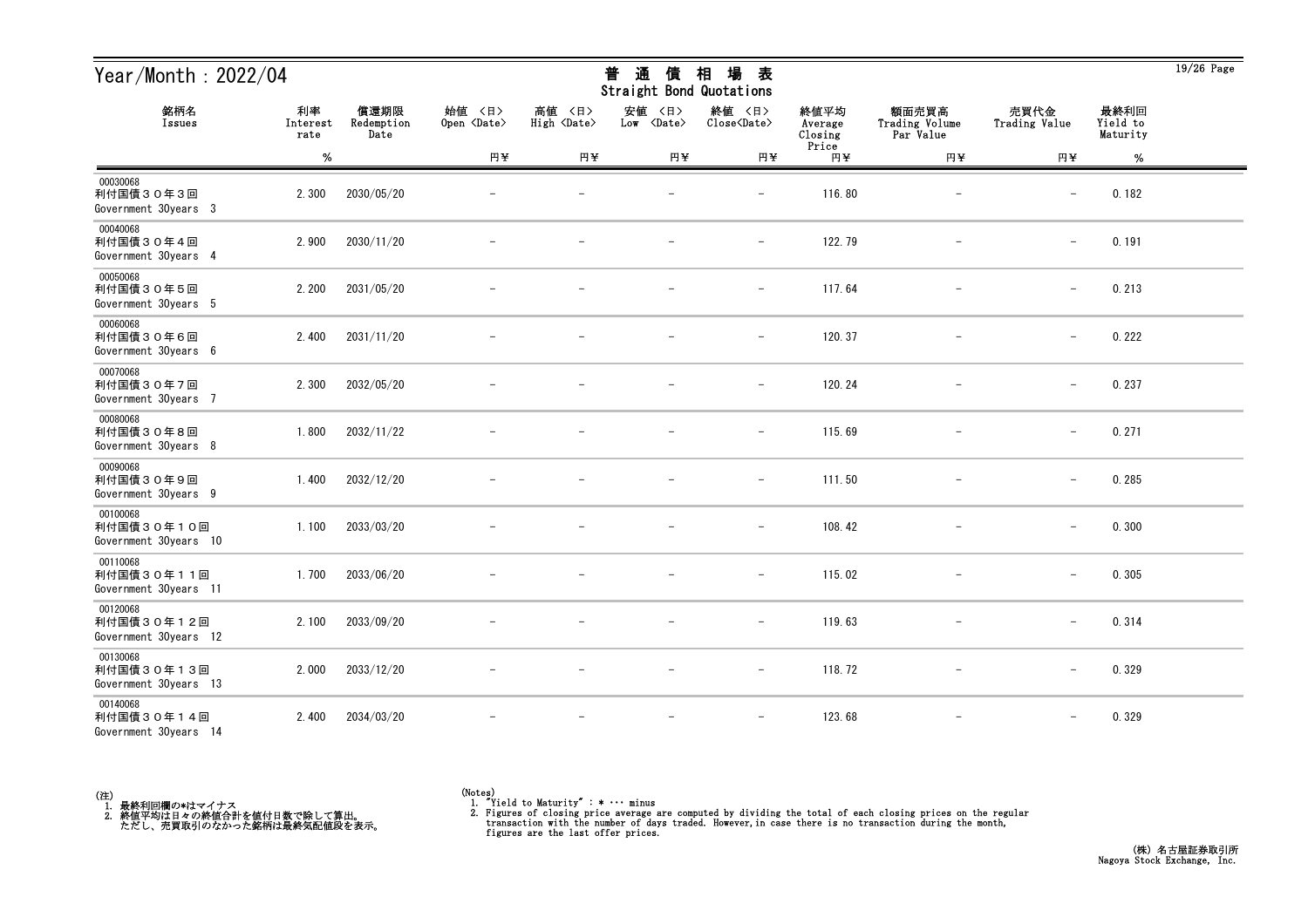| Year/Month: 2022/04                             |                        |                            |                              |                              | 通<br>普<br>債<br>Straight Bond Quotations | 場<br>相<br>表                   |                            |                                      |                          |                              | $20/26$ Page |
|-------------------------------------------------|------------------------|----------------------------|------------------------------|------------------------------|-----------------------------------------|-------------------------------|----------------------------|--------------------------------------|--------------------------|------------------------------|--------------|
| 銘柄名<br>Issues                                   | 利率<br>Interest<br>rate | 償還期限<br>Redemption<br>Date | 始值 〈日〉<br>Open <date></date> | 高値 〈日〉<br>High <date></date> | 安値<br>〈日〉<br>Low <date></date>          | 終値 〈日〉<br>Close <date></date> | 終値平均<br>Average<br>Closing | 額面売買高<br>Trading Volume<br>Par Value | 売買代金<br>Trading Value    | 最終利回<br>Yield to<br>Maturity |              |
|                                                 | $\%$                   |                            | 円半                           | 円半                           | 円半                                      | 円半                            | Price<br>円半                | 円半                                   | 円半                       | %                            |              |
| 00150068<br>利付国債30年15回<br>Government 30years 15 | 2.500                  | 2034/06/20                 |                              |                              |                                         | $\overline{\phantom{0}}$      | 125.18                     |                                      | $\overline{\phantom{m}}$ | 0.339                        |              |
| 00160068<br>利付国債30年16回<br>Government 30years 16 | 2.500                  | 2034/09/20                 |                              |                              |                                         | $\qquad \qquad -$             | 125.53                     |                                      | $\overline{\phantom{m}}$ | 0.349                        |              |
| 00170068<br>利付国債30年17回<br>Government 30years 17 | 2.400                  | 2034/12/20                 |                              |                              |                                         | $\overline{\phantom{m}}$      | 124.59                     |                                      | $\overline{\phantom{m}}$ | 0.364                        |              |
| 00180068<br>利付国債30年18回<br>Government 30years 18 | 2.300                  | 2035/03/20                 |                              |                              |                                         | $\overline{\phantom{m}}$      | 123.66                     |                                      | $\overline{\phantom{0}}$ | 0.374                        |              |
| 00190068<br>利付国債30年19回<br>Government 30years 19 | 2.300                  | 2035/06/20                 |                              |                              |                                         | $\overline{\phantom{m}}$      | 123.94                     |                                      | $\qquad \qquad -$        | 0.385                        |              |
| 00200068<br>利付国債30年20回<br>Government 30years 20 | 2.500                  | 2035/09/20                 |                              |                              |                                         | $\overline{\phantom{m}}$      | 126.77                     | $\qquad \qquad -$                    | $\overline{\phantom{m}}$ | 0.394                        |              |
| 00210068<br>利付国債30年21回<br>Government 30years 21 | 2.300                  | 2035/12/20                 |                              |                              |                                         | $\overline{\phantom{a}}$      | 124.49                     |                                      | $\overline{\phantom{m}}$ | 0.404                        |              |
| 00220068<br>利付国債30年22回<br>Government 30years 22 | 2.500                  | 2036/03/20                 |                              |                              |                                         |                               | 127.39                     |                                      | $\overline{\phantom{m}}$ | 0.413                        |              |
| 00230068<br>利付国債30年23回<br>Government 30years 23 | 2.500                  | 2036/06/20                 |                              |                              |                                         | $\overline{\phantom{0}}$      | 127.69                     |                                      | $\overline{\phantom{m}}$ | 0.423                        |              |
| 00240068<br>利付国債30年24回<br>Government 30years 24 | 2.500                  | 2036/09/20                 |                              |                              |                                         | $\qquad \qquad -$             | 127.98                     |                                      | $\overline{\phantom{m}}$ | 0.433                        |              |
| 00250068<br>利付国債30年25回<br>Government 30years 25 | 2.300                  | 2036/12/20                 |                              |                              | $\overline{\phantom{m}}$                | $-$                           | 125.42                     | $\overline{\phantom{m}}$             | $\qquad \qquad -$        | 0.449                        |              |
| 00260068<br>利付国債30年26回<br>Government 30years 26 | 2.400                  | 2037/03/20                 |                              |                              |                                         |                               | 127.04                     | $\qquad \qquad -$                    |                          | 0.458                        |              |



<sup>(</sup>Notes) 1. "Yield to Maturity" : \* ・・・ minus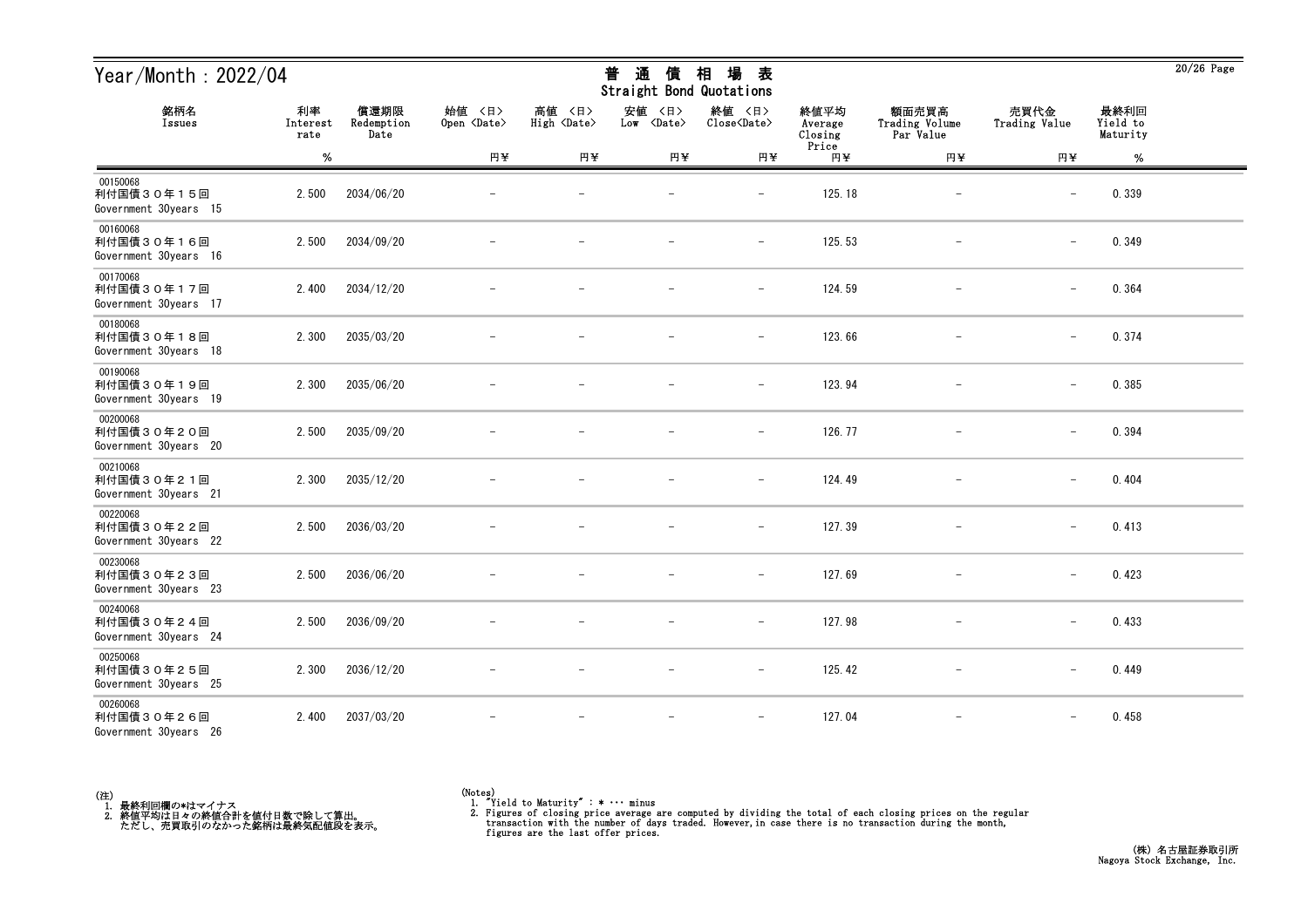| Year/Month: 2022/04                             |                        |                            |                              |                              | 通<br>普<br>債<br>Straight Bond Quotations | 場<br>相<br>表                   |                            |                                      |                          |                              | $21/26$ Page |
|-------------------------------------------------|------------------------|----------------------------|------------------------------|------------------------------|-----------------------------------------|-------------------------------|----------------------------|--------------------------------------|--------------------------|------------------------------|--------------|
| 銘柄名<br>Issues                                   | 利率<br>Interest<br>rate | 償還期限<br>Redemption<br>Date | 始值 〈日〉<br>Open <date></date> | 高値 〈日〉<br>High <date></date> | 安値<br>〈日〉<br>Low <date></date>          | 終値 〈日〉<br>Close <date></date> | 終値平均<br>Average<br>Closing | 額面売買高<br>Trading Volume<br>Par Value | 売買代金<br>Trading Value    | 最終利回<br>Yield to<br>Maturity |              |
|                                                 | $\%$                   |                            | 円半                           | 円半                           | 円半                                      | 円半                            | Price<br>円半                | 円半                                   | 円半                       | %                            |              |
| 00270068<br>利付国債30年27回<br>Government 30years 27 | 2.500                  | 2037/09/20                 |                              |                              |                                         |                               | 128.96                     |                                      |                          | 0.479                        |              |
| 00280068<br>利付国債30年28回<br>Government 30years 28 | 2.500                  | 2038/03/20                 |                              |                              |                                         | $\qquad \qquad -$             | 129.35                     | $\overline{\phantom{m}}$             | $\overline{\phantom{0}}$ | 0.504                        |              |
| 00290068<br>利付国債30年29回<br>Government 30years 29 | 2.400                  | 2038/09/20                 |                              |                              |                                         | $\overline{\phantom{m}}$      | 128.21                     |                                      | $\qquad \qquad -$        | 0.529                        |              |
| 00300068<br>利付国債30年30回<br>Government 30years 30 | 2.300                  | 2039/03/20                 |                              |                              |                                         | $\qquad \qquad -$             | 126.95                     |                                      | $\qquad \qquad -$        | 0.554                        |              |
| 00310068<br>利付国債30年31回<br>Government 30years 31 | 2.200                  | 2039/09/20                 |                              |                              |                                         | $\overline{\phantom{m}}$      | 125.50                     |                                      | $\overline{\phantom{m}}$ | 0.584                        |              |
| 00320068<br>利付国債30年32回<br>Government 30years 32 | 2.300                  | 2040/03/20                 |                              |                              |                                         | $\overline{\phantom{m}}$      | 127.37                     | $\overline{\phantom{m}}$             | $\qquad \qquad -$        | 0.604                        |              |
| 00330068<br>利付国債30年33回<br>Government 30years 33 | 2.000                  | 2040/09/20                 |                              |                              |                                         | $\overline{\phantom{a}}$      | 122.48                     | $\overline{\phantom{m}}$             | $\qquad \qquad -$        | 0.634                        |              |
| 00340068<br>利付国債30年34回<br>Government 30years 34 | 2.200                  | 2041/03/20                 |                              |                              |                                         | $\overline{\phantom{a}}$      | 126.08                     |                                      | $\qquad \qquad -$        | 0.649                        |              |
| 00350068<br>利付国債30年35回<br>Government 30years 35 | 2.000                  | 2041/09/20                 |                              |                              |                                         | $\overline{\phantom{0}}$      | 122.74                     |                                      | $\overline{\phantom{m}}$ | 0.673                        |              |
| 00360068<br>利付国債30年36回<br>Government 30years 36 | 2.000                  | 2042/03/20                 |                              |                              |                                         | $\overline{\phantom{a}}$      | 122.91                     |                                      | $\overline{\phantom{0}}$ | 0.689                        |              |
| 00370068<br>利付国債30年37回<br>Government 30years 37 | 1.900                  | 2042/09/20                 | $\overline{\phantom{m}}$     |                              | $\overline{\phantom{m}}$                | $-$                           | 121.20                     | $-$                                  | $\qquad \qquad -$        | 0.709                        |              |
| 00380068<br>利付国債30年38回<br>Government 30years 38 | 1.800                  | 2043/03/20                 |                              |                              | $\overline{\phantom{m}}$                | $\overline{\phantom{m}}$      | 119.39                     | $\overline{\phantom{m}}$             | $\overline{\phantom{0}}$ | 0.729                        |              |



<sup>(</sup>Notes) 1. "Yield to Maturity" : \* ・・・ minus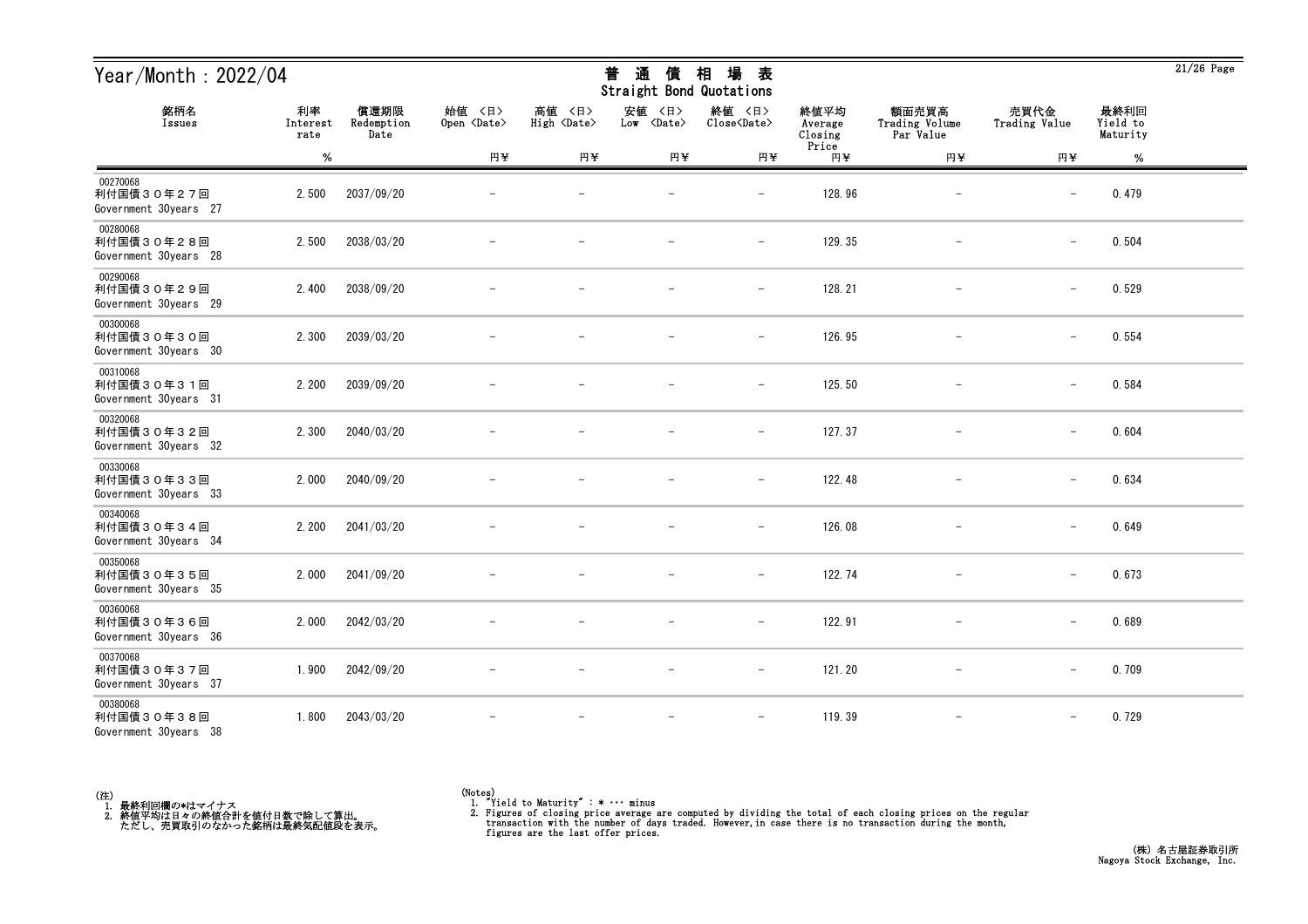| Year/Month: 2022/04                             |                        |                            |                              |                              | 通<br>普<br>債<br>Straight Bond Quotations | 場<br>相<br>表                   |                            |                                      |                          |                              | $22/26$ Page |
|-------------------------------------------------|------------------------|----------------------------|------------------------------|------------------------------|-----------------------------------------|-------------------------------|----------------------------|--------------------------------------|--------------------------|------------------------------|--------------|
| 銘柄名<br>Issues                                   | 利率<br>Interest<br>rate | 償還期限<br>Redemption<br>Date | 始值 〈日〉<br>Open <date></date> | 高値 〈日〉<br>High <date></date> | 安値<br>〈日〉<br>Low <date></date>          | 終値 〈日〉<br>Close <date></date> | 終値平均<br>Average<br>Closing | 額面売買高<br>Trading Volume<br>Par Value | 売買代金<br>Trading Value    | 最終利回<br>Yield to<br>Maturity |              |
|                                                 | $\%$                   |                            | 円半                           | 円半                           | 円半                                      | 円半                            | Price<br>円半                | 円半                                   | 円半                       | $\%$                         |              |
| 00390068<br>利付国債30年39回<br>Government 30years 39 | 1.900                  | 2043/06/20                 |                              |                              |                                         |                               | 121.43                     |                                      |                          | 0.729                        |              |
| 00400068<br>利付国債30年40回<br>Government 30years 40 | 1.800                  | 2043/09/20                 |                              |                              |                                         | $\qquad \qquad -$             | 119.58                     | $\overline{\phantom{a}}$             | $\overline{\phantom{0}}$ | 0.739                        |              |
| 00410068<br>利付国債30年41回<br>Government 30years 41 | 1.700                  | 2043/12/20                 |                              |                              |                                         | $\qquad \qquad -$             | 117.69                     |                                      | $\overline{\phantom{m}}$ | 0.749                        |              |
| 00420068<br>利付国債30年42回<br>Government 30years 42 | 1.700                  | 2044/03/20                 |                              |                              |                                         | $\overline{\phantom{m}}$      | 117.75                     |                                      | $-$                      | 0.754                        |              |
| 00430068<br>利付国債30年43回<br>Government 30years 43 | 1.700                  | 2044/06/20                 |                              |                              |                                         | $\qquad \qquad -$             | 117.81                     |                                      | $\overline{\phantom{m}}$ | 0.760                        |              |
| 00440068<br>利付国債30年44回<br>Government 30years 44 | 1.700                  | 2044/09/20                 |                              |                              |                                         | $\overline{\phantom{m}}$      | 117.88                     | $\overline{\phantom{m}}$             | $\overline{\phantom{m}}$ | 0.764                        |              |
| 00450068<br>利付国債30年45回<br>Government 30years 45 | 1.500                  | 2044/12/20                 |                              |                              |                                         | $\overline{\phantom{m}}$      | 113.74                     | $\overline{\phantom{m}}$             | $\qquad \qquad -$        | 0.785                        |              |
| 00460068<br>利付国債30年46回<br>Government 30years 46 | 1.500                  | 2045/03/20                 |                              |                              |                                         | $\overline{\phantom{a}}$      | 113.76                     |                                      | $\qquad \qquad -$        | 0.789                        |              |
| 00470068<br>利付国債30年47回<br>Government 30years 47 | 1.600                  | 2045/06/20                 |                              |                              |                                         | $\overline{\phantom{0}}$      | 115.85                     |                                      | $\overline{\phantom{m}}$ | 0.789                        |              |
| 00480068<br>利付国債30年48回<br>Government 30years 48 | 1.400                  | 2045/09/20                 |                              |                              | $\overline{\phantom{m}}$                | $\overline{\phantom{a}}$      | 111.71                     | $\qquad \qquad -$                    | $\overline{\phantom{0}}$ | 0.805                        |              |
| 00490068<br>利付国債30年49回<br>Government 30years 49 | 1.400                  | 2045/12/20                 | $\overline{\phantom{m}}$     | $\overline{\phantom{m}}$     | $\overline{\phantom{m}}$                | $ \,$                         | 111.70                     | $-$                                  | $-$                      | 0.810                        |              |
| 00500068<br>利付国債30年50回<br>Government 30years 50 | 0.800                  | 2046/03/20                 |                              | $\overline{\phantom{m}}$     | $\overline{\phantom{m}}$                | $\overline{\phantom{m}}$      | 98.71                      | $-$                                  | $\qquad \qquad -$        | 0.865                        |              |



<sup>(</sup>Notes) 1. "Yield to Maturity" : \* ・・・ minus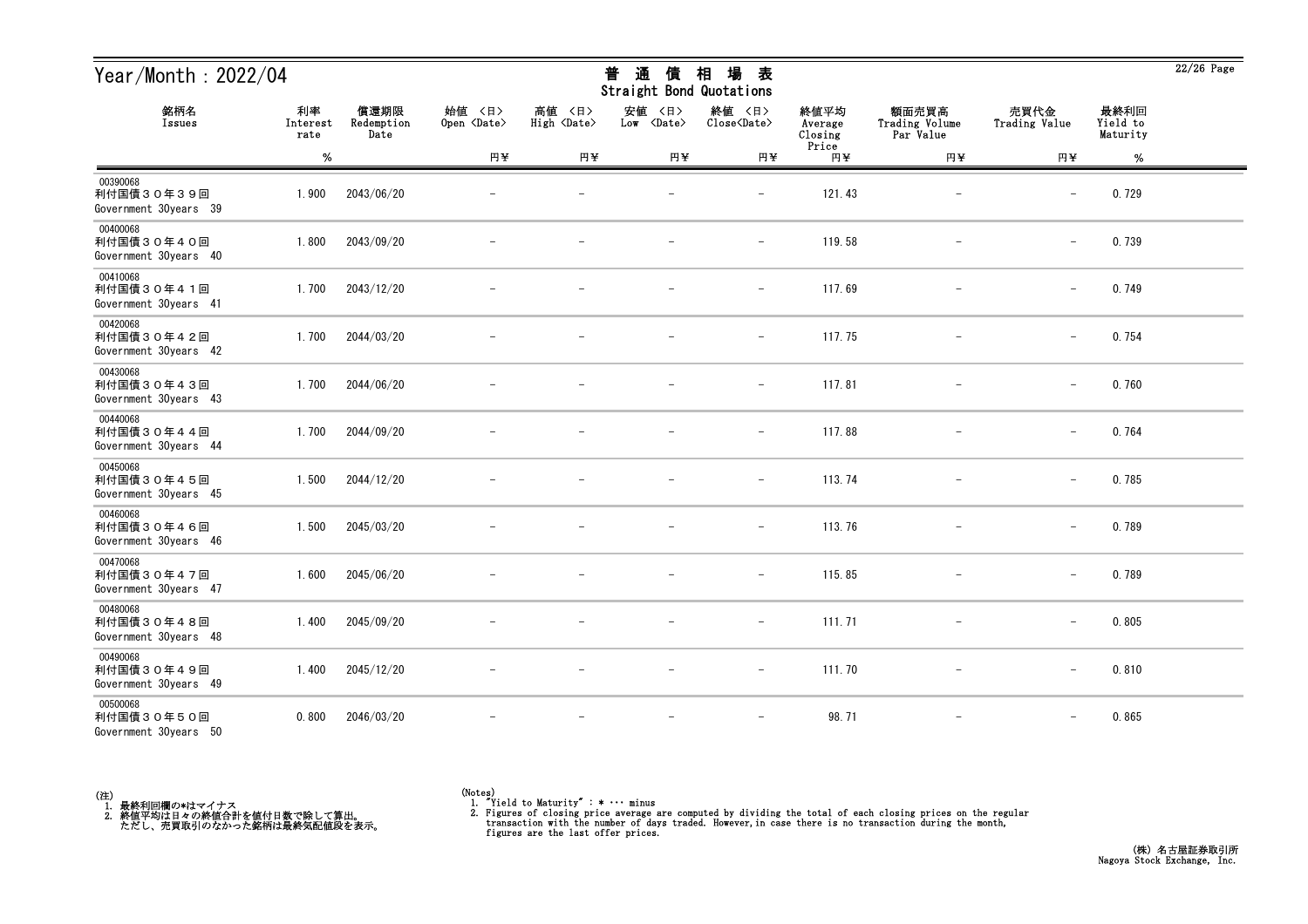| Year/Month: 2022/04                             |                        |                            |                              |                              | 通<br>普<br>債<br>Straight Bond Quotations | 場<br>相<br>表                   |                            |                                      |                          |                              | $23/26$ Page |
|-------------------------------------------------|------------------------|----------------------------|------------------------------|------------------------------|-----------------------------------------|-------------------------------|----------------------------|--------------------------------------|--------------------------|------------------------------|--------------|
| 銘柄名<br>Issues                                   | 利率<br>Interest<br>rate | 償還期限<br>Redemption<br>Date | 始值 〈日〉<br>Open <date></date> | 高値 〈日〉<br>High <date></date> | 安値<br>〈日〉<br>Low <date></date>          | 終値 〈日〉<br>Close <date></date> | 終値平均<br>Average<br>Closing | 額面売買高<br>Trading Volume<br>Par Value | 売買代金<br>Trading Value    | 最終利回<br>Yield to<br>Maturity |              |
|                                                 | $\%$                   |                            | 円半                           | 円半                           | 円半                                      | 円半                            | Price<br>円半                | 円半                                   | 円半                       | $\%$                         |              |
| 00510068<br>利付国債30年51回<br>Government 30years 51 | 0.300                  | 2046/06/20                 |                              |                              |                                         |                               | 87.74                      |                                      |                          | 0.920                        |              |
| 00520068<br>利付国債30年52回<br>Government 30years 52 | 0.500                  | 2046/09/20                 |                              |                              |                                         | $\overline{\phantom{a}}$      | 91.90                      | $\qquad \qquad -$                    | $\overline{\phantom{0}}$ | 0.905                        |              |
| 00530068<br>利付国債30年53回<br>Government 30years 53 | 0.600                  | 2046/12/20                 |                              |                              |                                         |                               | 93.94                      |                                      | $\qquad \qquad -$        | 0.900                        |              |
| 00540068<br>利付国債30年54回<br>Government 30years 54 | 0.800                  | 2047/03/20                 |                              |                              |                                         | $\overline{\phantom{a}}$      | 98.16                      |                                      | $\qquad \qquad -$        | 0.890                        |              |
| 00550068<br>利付国債30年55回<br>Government 30years 55 | 0.800                  | 2047/06/20                 |                              |                              |                                         |                               | 98.04                      |                                      | $\overline{\phantom{m}}$ | 0.895                        |              |
| 00560068<br>利付国債30年56回<br>Government 30years 56 | 0.800                  | 2047/09/20                 |                              |                              |                                         | $\qquad \qquad -$             | 97.93                      | $\qquad \qquad -$                    | $\qquad \qquad -$        | 0.900                        |              |
| 00570068<br>利付国債30年57回<br>Government 30years 57 | 0.800                  | 2047/12/20                 |                              |                              |                                         | $\overline{\phantom{a}}$      | 97.71                      | $\overline{\phantom{m}}$             | $\qquad \qquad -$        | 0.910                        |              |
| 00580068<br>利付国債30年58回<br>Government 30years 58 | 0.800                  | 2048/03/20                 |                              |                              |                                         | $\overline{\phantom{m}}$      | 97.59                      |                                      | $\qquad \qquad -$        | 0.915                        |              |
| 00590068<br>利付国債30年59回<br>Government 30years 59 | 0.700                  | 2048/06/20                 |                              |                              |                                         |                               | 95.06                      |                                      | $\overline{\phantom{m}}$ | 0.935                        |              |
| 00600068<br>利付国債30年60回<br>Government 30years 60 | 0.900                  | 2048/09/20                 |                              |                              |                                         | $\qquad \qquad -$             | 99.57                      |                                      | $\overline{\phantom{0}}$ | 0.920                        |              |
| 00610068<br>利付国債30年61回<br>Government 30years 61 | 0.700                  | 2048/12/20                 | $\overline{\phantom{m}}$     |                              | $\overline{\phantom{m}}$                | $-$                           | 94.68                      | $-$                                  | $\qquad \qquad -$        | 0.950                        |              |
| 00620068<br>利付国債30年62回<br>Government 30years 62 | 0.500                  | 2049/03/20                 |                              |                              | $\overline{\phantom{a}}$                | $\overline{\phantom{m}}$      | 89.78                      | $\overline{\phantom{m}}$             | $\qquad \qquad -$        | 0.980                        |              |



<sup>(</sup>Notes) 1. "Yield to Maturity" : \* ・・・ minus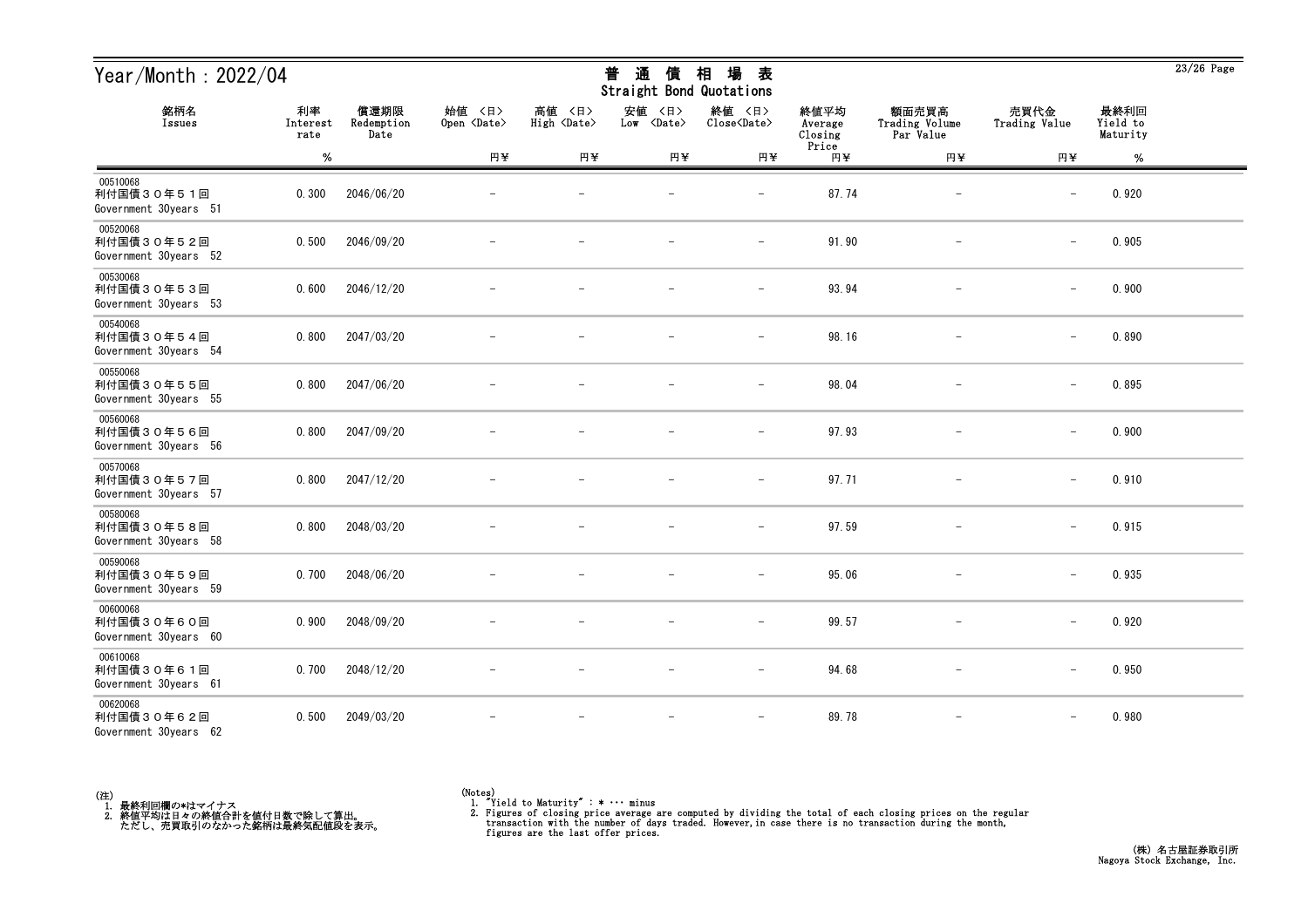| Year/Month: 2022/04                             |                        |                            |                              |                              | 通<br>普<br>價<br>Straight Bond Quotations | 場<br>相<br>表                           |                            |                                      |                          |                              | $24/26$ Page |
|-------------------------------------------------|------------------------|----------------------------|------------------------------|------------------------------|-----------------------------------------|---------------------------------------|----------------------------|--------------------------------------|--------------------------|------------------------------|--------------|
| 銘柄名<br>Issues                                   | 利率<br>Interest<br>rate | 償還期限<br>Redemption<br>Date | 始值 〈日〉<br>Open <date></date> | 高値 〈日〉<br>High <date></date> | 安値 〈日〉<br>Low <date></date>             | 終値 〈日〉<br>$Close\langle Date \rangle$ | 終値平均<br>Average<br>Closing | 額面売買高<br>Trading Volume<br>Par Value | 売買代金<br>Trading Value    | 最終利回<br>Yield to<br>Maturity |              |
|                                                 | $\%$                   |                            | 円半                           | 円半                           | 円半                                      | 円半                                    | Price<br>円半                | 円半                                   | 円半                       | $\%$                         |              |
| 00630068<br>利付国債30年63回<br>Government 30years 63 | 0.400                  | 2049/06/20                 |                              |                              |                                         | $\qquad \qquad -$                     | 87.18                      |                                      | $\overline{\phantom{m}}$ | 1.000                        |              |
| 00640068<br>利付国債30年64回<br>Government 30years 64 | 0.400                  | 2049/09/20                 |                              |                              |                                         | $\overline{\phantom{m}}$              | 86.92                      |                                      | $-$                      | 1.009                        |              |
| 00650068<br>利付国債30年65回<br>Government 30years 65 | 0.400                  | 2049/12/20                 |                              |                              |                                         | $\overline{\phantom{0}}$              | 86.81                      |                                      | $\overline{\phantom{m}}$ | 1.010                        |              |
| 00660068<br>利付国債30年66回<br>Government 30years 66 | 0.400                  | 2050/03/20                 |                              |                              |                                         | $\overline{\phantom{a}}$              | 86.76                      |                                      | $\overline{\phantom{m}}$ | 1.008                        |              |
| 00670068<br>利付国債30年67回<br>Government 30years 67 | 0.600                  | 2050/06/20                 |                              |                              |                                         | $\overline{\phantom{m}}$              | 91.41                      |                                      | $\overline{\phantom{m}}$ | 0.990                        |              |
| 00680068<br>利付国債30年68回<br>Government 30years 68 | 0.600                  | 2050/09/20                 |                              |                              |                                         | $\overline{\phantom{0}}$              | 91.25                      |                                      |                          | 0.995                        |              |
| 00690068<br>利付国債30年69回<br>Government 30years 69 | 0.700                  | 2050/12/20                 |                              |                              |                                         |                                       | 93.63                      |                                      |                          | 0.985                        |              |
| 00700068<br>利付国債30年70回<br>Government 30years 70 | 0.700                  | 2051/03/20                 |                              |                              |                                         | $\qquad \qquad -$                     | 93.37                      |                                      | $\overline{\phantom{m}}$ | 0.995                        |              |
| 00710068<br>利付国債30年71回<br>Government 30years 71 | 0.700                  | 2051/06/20                 |                              |                              |                                         | $\overline{\phantom{m}}$              | 93.33                      |                                      | $\overline{\phantom{m}}$ | 0.995                        |              |
| 00720068<br>利付国債30年72回<br>Government 30years 72 | 0.700                  | 2051/09/20                 |                              | $\overline{\phantom{m}}$     | $\overline{\phantom{m}}$                | $\overline{\phantom{m}}$              | 93.18                      |                                      | $\overline{\phantom{m}}$ | 1.000                        |              |
| 00730068<br>利付国債30年73回<br>Government 30years 73 | 0.700                  | 2051/12/20                 |                              |                              |                                         | $\overline{\phantom{0}}$              | 93.13                      | $\overline{\phantom{0}}$             | $\overline{\phantom{m}}$ | 1.000                        |              |
| 00740068<br>利付国債30年74回<br>Government 30years 74 | 1.000                  | 2052/03/20                 |                              |                              | $\qquad \qquad -$                       | $-$                                   | 100.57                     | $\overline{\phantom{m}}$             | $-$                      | 0.975                        |              |

#### 利付国債40年 Government 40years

(注)<br>- 1.最終利回欄の\*はマイナス<br>- 2.終値平均は日々の終値合計を値付日数で除して算出。<br>- ただし、売買取引のなかった銘柄は最終気配値段を表示。

(Notes) 1. "Yield to Maturity" : \* ・・・ minus

2. Figures of closing price average are computed by dividing the total of each closing prices on the regular transaction with the number of days traded. However, in case there is no transaction during the month, figures ar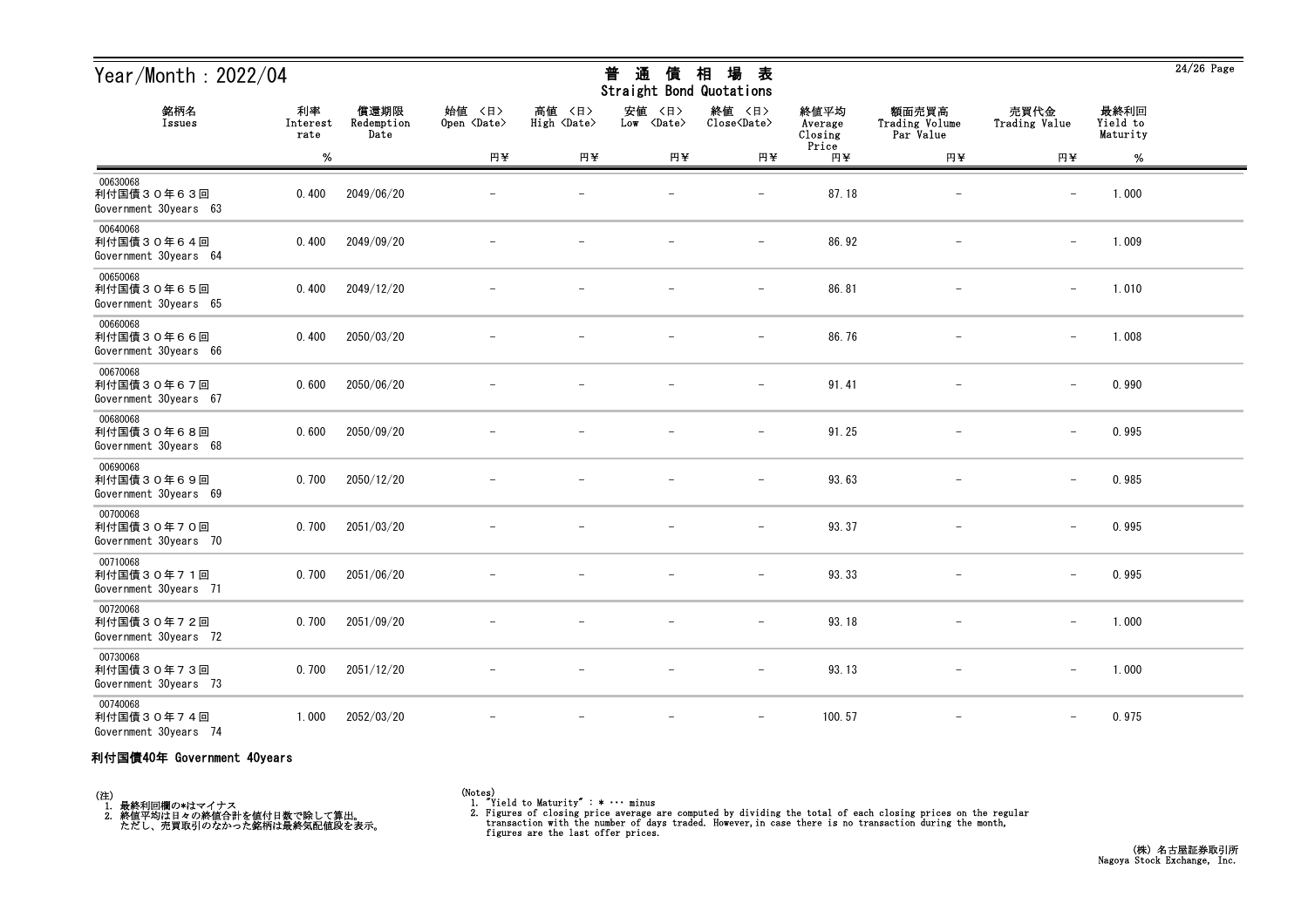| Year/Month: 2022/04                             |                        | 場<br>通<br>相<br>普<br>債<br>表<br><b>Straight Bond Quotations</b> |                              |                              |                                |                               |                            |                                      | $25/26$ Page             |                              |  |
|-------------------------------------------------|------------------------|---------------------------------------------------------------|------------------------------|------------------------------|--------------------------------|-------------------------------|----------------------------|--------------------------------------|--------------------------|------------------------------|--|
| 銘柄名<br>Issues                                   | 利率<br>Interest<br>rate | 償還期限<br>Redemption<br>Date                                    | 始値 〈日〉<br>Open <date></date> | 高値 〈日〉<br>High <date></date> | 安値<br>〈日〉<br>Low <date></date> | 終値 〈日〉<br>Close <date></date> | 終値平均<br>Average<br>Closing | 額面売買高<br>Trading Volume<br>Par Value | 売買代金<br>Trading Value    | 最終利回<br>Yield to<br>Maturity |  |
|                                                 | %                      |                                                               | 円半                           | 円半                           | 円半                             | 円半                            | Price<br>円半                | 円半                                   | 円半                       | $\%$                         |  |
| 00010054<br>利付国債40年1回<br>Government 40years 1   | 2.400                  | 2048/03/20                                                    |                              |                              |                                | $\overline{\phantom{m}}$      | 134.46                     | $\overline{\phantom{m}}$             | $\overline{\phantom{m}}$ | 0.794                        |  |
| 00020054<br>利付国債40年2回<br>Government 40years 2   | 2.200                  | 2049/03/20                                                    |                              |                              |                                | $\overline{\phantom{m}}$      | 130.15                     | $\overline{\phantom{m}}$             | $\qquad \qquad -$        | 0.828                        |  |
| 00030054<br>利付国債40年3回<br>Government 40years 3   | 2.200                  | 2050/03/20                                                    |                              |                              |                                | $\overline{\phantom{m}}$      | 130.82                     |                                      | $\overline{\phantom{m}}$ | 0.836                        |  |
| 00040054<br>利付国債40年4回<br>Government 40years 4   | 2.200                  | 2051/03/20                                                    |                              |                              |                                | $\qquad \qquad -$             | 131.16                     |                                      | $\overline{\phantom{m}}$ | 0.854                        |  |
| 00050054<br>利付国債40年5回<br>Government 40years 5   | 2.000                  | 2052/03/20                                                    |                              |                              |                                | $\overline{\phantom{m}}$      | 126.50                     |                                      | $\overline{\phantom{m}}$ | 0.879                        |  |
| 00060054<br>利付国債40年6回<br>Government 40years 6   | 1.900                  | 2053/03/20                                                    |                              |                              |                                | $\overline{\phantom{m}}$      | 124.47                     |                                      | $\overline{\phantom{m}}$ | 0.889                        |  |
| 00070054<br>利付国債40年7回<br>Government 40years 7   | 1.700                  | 2054/03/20                                                    |                              |                              |                                | $\overline{\phantom{m}}$      | 119.52                     |                                      | $\overline{\phantom{m}}$ | 0.910                        |  |
| 00080054<br>利付国債40年8回<br>Government 40years 8   | 1.400                  | 2055/03/20                                                    |                              |                              |                                |                               | 111.55                     |                                      | $\overline{\phantom{m}}$ | 0.940                        |  |
| 00090054<br>利付国債40年9回<br>Government 40years 9   | 0.400                  | 2056/03/20                                                    |                              |                              |                                | -                             | 82.92                      |                                      | $\qquad \qquad -$        | 1.090                        |  |
| 00100054<br>利付国債40年10回<br>Government 40years 10 | 0.900                  | 2057/03/20                                                    |                              |                              |                                | $\overline{\phantom{m}}$      | 97.16                      |                                      | $\qquad \qquad -$        | 1.010                        |  |
| 00110054<br>利付国債40年11回<br>Government 40years 11 | 0.800                  | 2058/03/20                                                    | $\overline{\phantom{m}}$     | $\overline{\phantom{m}}$     | $\overline{\phantom{m}}$       | $-$                           | 93.97                      | $\overline{\phantom{m}}$             | $-$                      | 1.030                        |  |
| 00120054<br>利付国債40年12回<br>Government 40years 12 | 0.500                  | 2059/03/20                                                    |                              |                              |                                | $\overline{\phantom{m}}$      | 84.47                      | $\qquad \qquad -$                    | $\qquad \qquad -$        | 1.090                        |  |



 $\overline{25/26}$  Page

## 普 通 債 相 場 表

<sup>(</sup>Notes) 1. "Yield to Maturity" : \* ・・・ minus